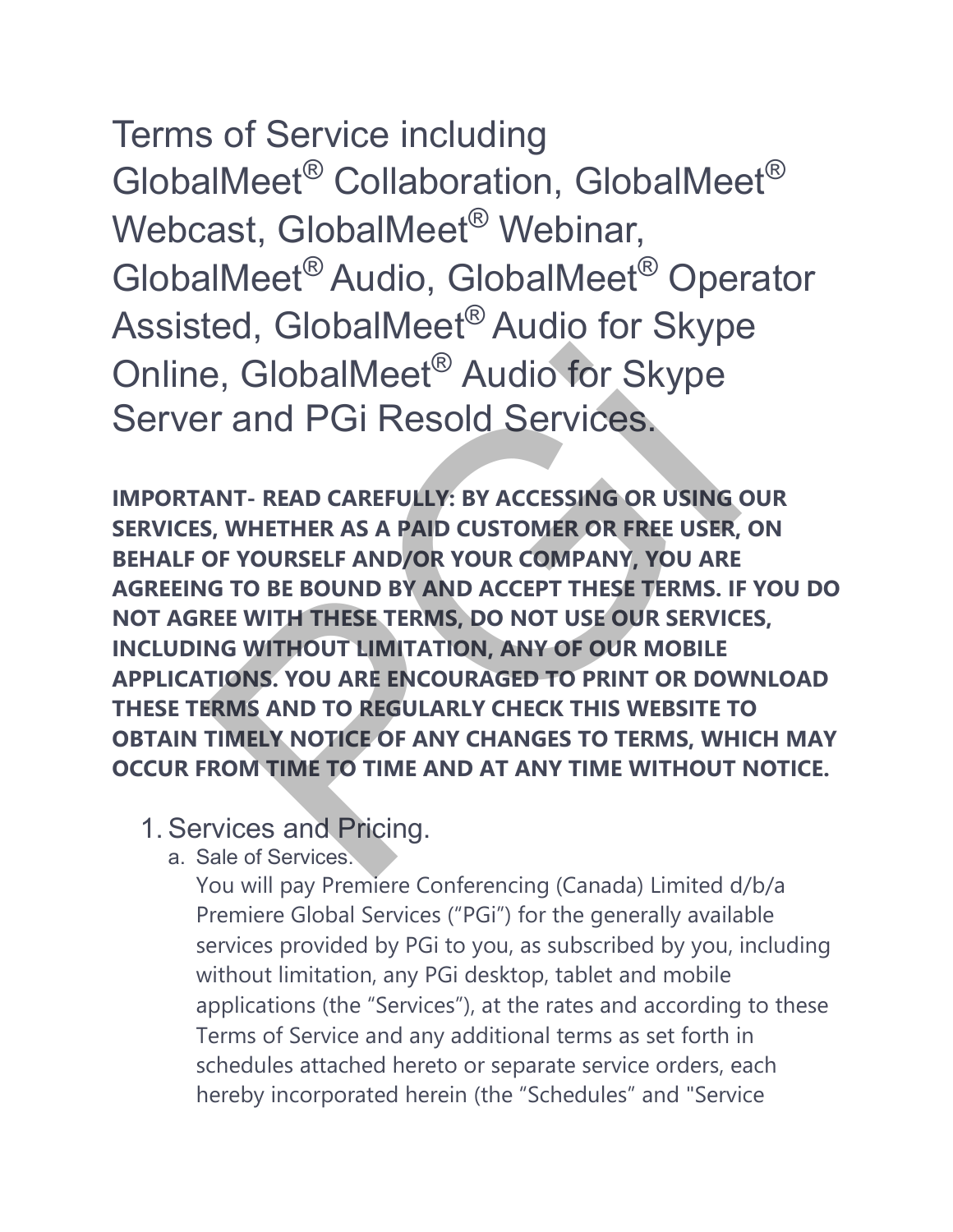Orders", and collectively with these Terms of Service, this "Agreement"). In the event of a conflict between any terms herein and in any Schedule, the terms of the Schedule for the particular service shall control. Charges for use of Services shall be invoiced in such manner as stated on an applicable Schedule, or if not therein provided, shall be invoiced at the end of each billing cycle, and, in all cases, payments are due within thirty (30) days after date of invoice.

b. Taxes and Other Charges.

PGi reserves the right, in its sole discretion, to change or institute new or additional rates, charges and/or fees for access to or use of the Services or to change its payment terms or billing methods at any time. PGi may suspend Services if PGi determines, in its sole discretion, that your previous payment record so warrants such change. Charges are exclusive of taxes. You will pay, and PGi reserves the right to collect in arrears, all sales, use, consumption, goods and services, excise or other taxes (other than taxes based upon PGi net income), fees, surcharges, charges for universal support mechanisms or other charges of any nature whatsoever, now or hereafter imposed or assessed on PGi, by any foreign, federal, state/provincial, county or local government authority upon or with respect to the Services provided. You shall indemnify PGi against any payments made by PGi which are Your responsibility under this paragraph. If you claim exemption from charges, you must provide PGi with a current, valid exemption certificate from the applicable regulatory authority. Faxes and Other Charges.<br>
Taxes and Other Charges.<br>
Taxes and Other Charges.<br>
SGI reserves the right, in its sole discretion, to change c<br>
no or use of the Services or to change its payment term<br>
billing methods at any tim

c. Credit Cards.

Notwithstanding any other provision herein, for any fees and/or charges paid by credit or debit cards, you agree if payment is not received by PGi from the card issuer or its agents, you will pay all amounts due upon demand by PGi. Each time you use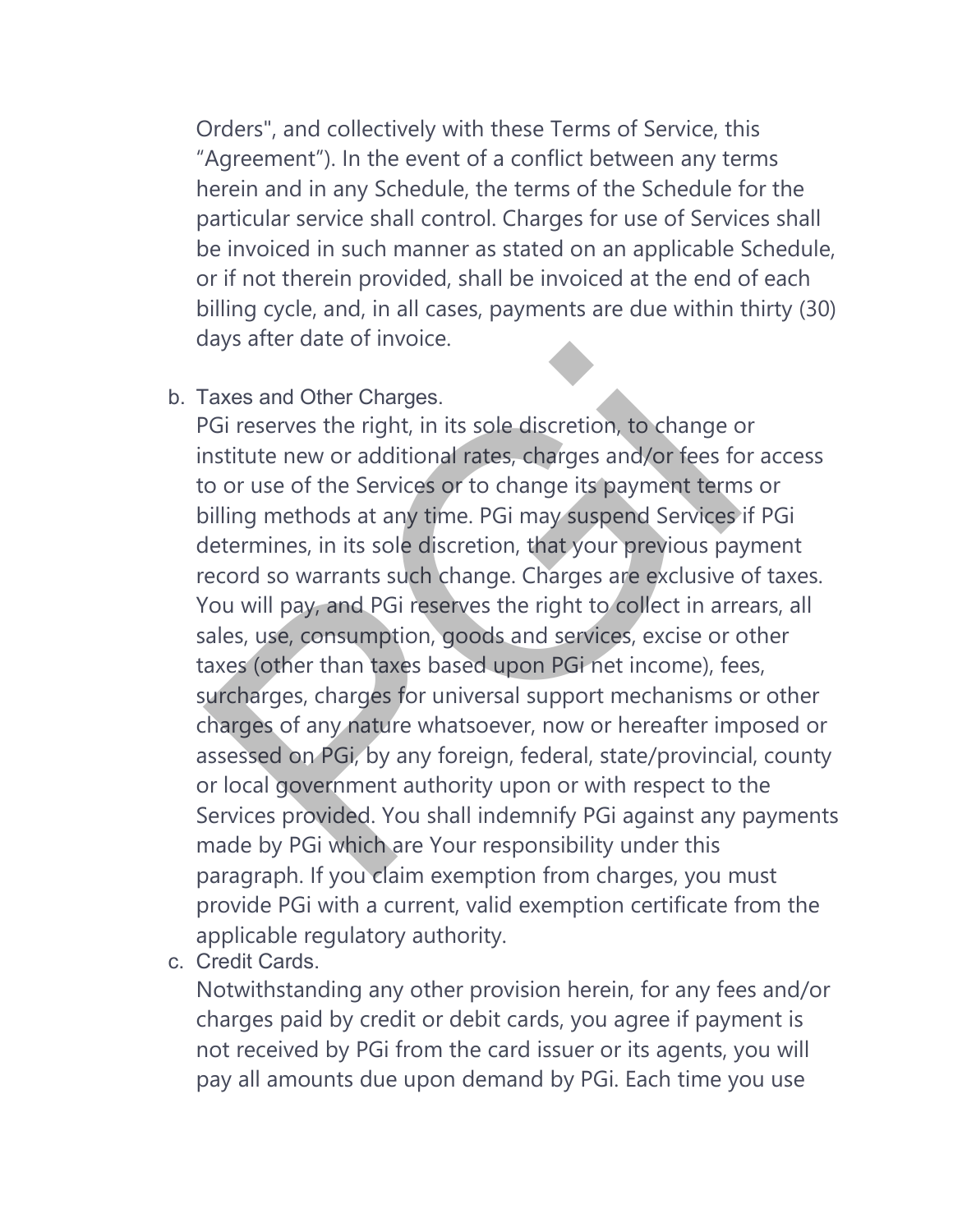the Services, or allow or cause the Services to be used, you agree and reaffirm that PGi is authorized to charge your designated card in connection with the Services. YOU FURTHER AGREE THAT PGi MAY SUBMIT ADDITIONAL CHARGES FOR USE OF THE SERVICES EACH MONTH, QUARTER OR YEAR, AS APPLICABLE, IN ACCORDANCE WITH THIS AGREEMENT, WITHOUT FURTHER AUTHORIZATION FROM YOU, until you provide prior written notice (in accordance with PGi's verification procedures, as may be established by PGi from time to time in its sole discretion) that you terminate this authorization or desire to change your designated card. Such notices will not affect charges submitted before PGi reasonably could act on such notice. When you provide your card information to PGi (or its designated licensees or subcontractors), you represent and warrant to PGi that you are the authorized user of your designated card. You agree to promptly notify PGi of any changes to your designated card account number, its expiration date or your billing address, as applicable, and you agree to notify PGi if such designated card expires or is cancelled for any reason. For the avoidance of doubt, the designated card account holder is responsible for all charges incurred, including applicable taxes, and all purchases made by such account holder or anyone that uses the card. **WITHOUT LIMITING ANY OTHER REMEDY HEREIN, IF RECURRING FEES ARE NOT PAID IN A TIMELY MANNER, OR IF PGi IS UNABLE TO PROCESS YOUR TRANSACTION(S) USING THE DESIGNATED CARD INFORMATION PROVIDED, PGi RESERVES THE RIGHT TO SUSPEND AND/OR TERMINATE THE SERVICES.** provide prior witter in accordance with City<br>orocedures, as may be established by PGi from time to<br>ts sole discretion) that you terminate this authorization<br>o change your designated card. Such notices will not a<br>charges su

d. Disputes.

Past-due balances not reasonably disputed in good faith as herein provided shall be subject to an interest charge of 1.5% per month computed from the due date of each invoice previously issued, or the maximum rate legally permitted,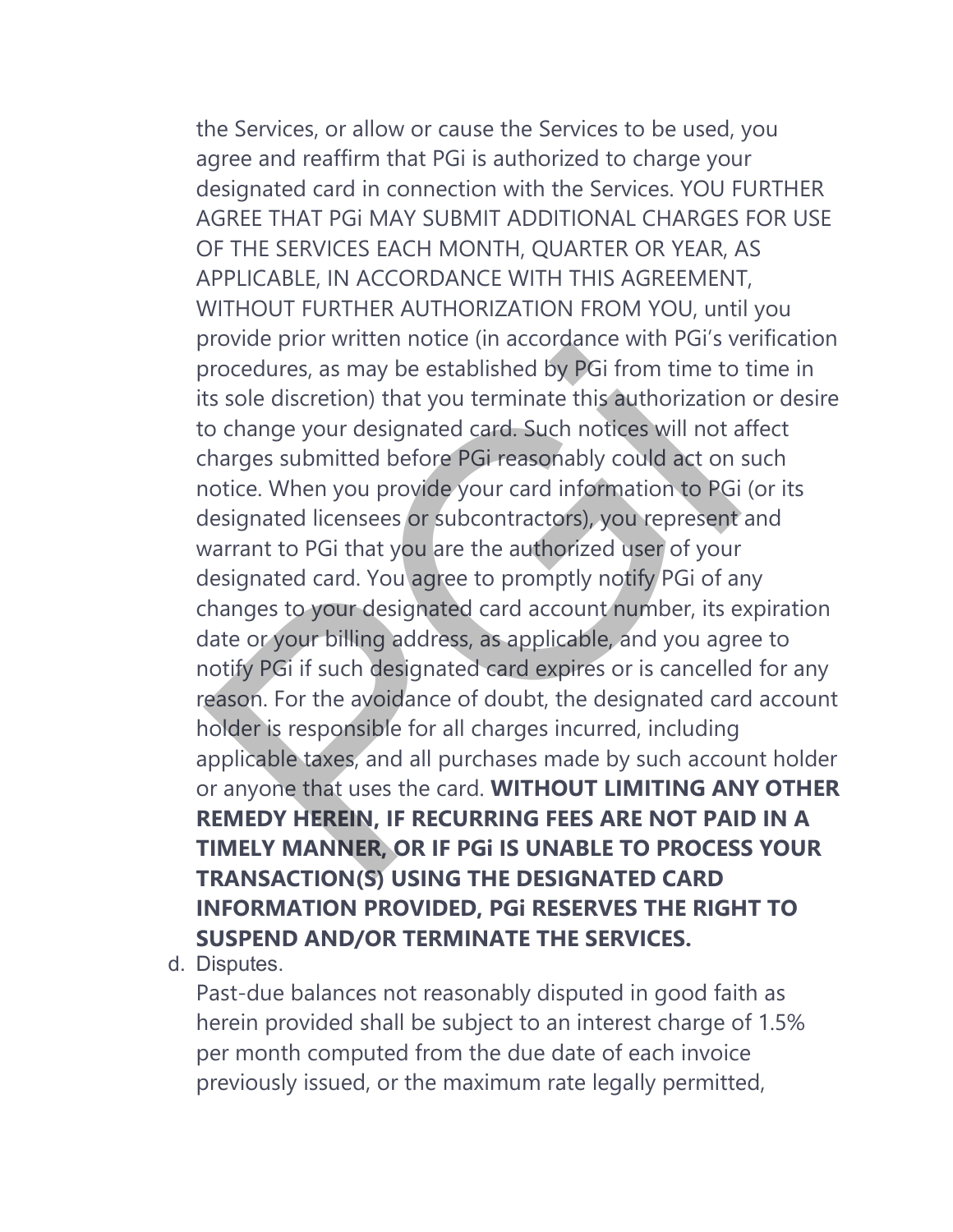whichever is less, and you shall pay any collection costs, including reasonable attorneys' fees, and other expenses incurred by PGi to collect any such sums due under this Agreement. You must notify PGi of any charge disputed in good faith, with supporting documentation, within thirty (30) days from the date of invoice, or you will be deemed to agree to such charges and no adjustments to charges or invoices will be made. You remain responsible to pay charges not reasonably disputed in good faith as herein provided by the due date.

#### e. Beta Versions.

With respect to any Beta version of any of the Services (the "Beta Services") made available to you for purposes of evaluation and feedback, you acknowledge that the Beta Services may contain bugs, errors and other problems and are provided to you "as-is." To the extent permitted by law, **PGi disclaims any warranty or liability obligations to you of any kind with respect to the Beta Services**. You further acknowledge the importance of communication between PGi and you during your use of the Beta Services and hereby agree to receive related correspondence and updates from PGi and its suppliers. In the event you request to opt-out from such communications, your use of the Beta Services may be canceled. You also hereby acknowledge that PGi has not made any representations, promises or guarantees that the Beta Services will ever be announced or made available to anyone in the future and that PGi has no express or implied obligation to you to announce or introduce the Beta Services. With respect to the Beta Services, this subsection shall supersede any other terms and conditions contained herein, but only to the extent necessary to resolve conflict. In addition to and without limiting any other rights or remedies PGi has, if PGi determines, in its sole discretion, that you have violated any conditions of and/or limitations on the outernaintesponsible to pay charges not reasonably<br>and good faith as herein provided by the due date.<br>Beta Versions.<br>Beta Versions.<br>Beta Versions.<br>Seta Versions.<br>Computed a version of any of the Services with<br>eedback, you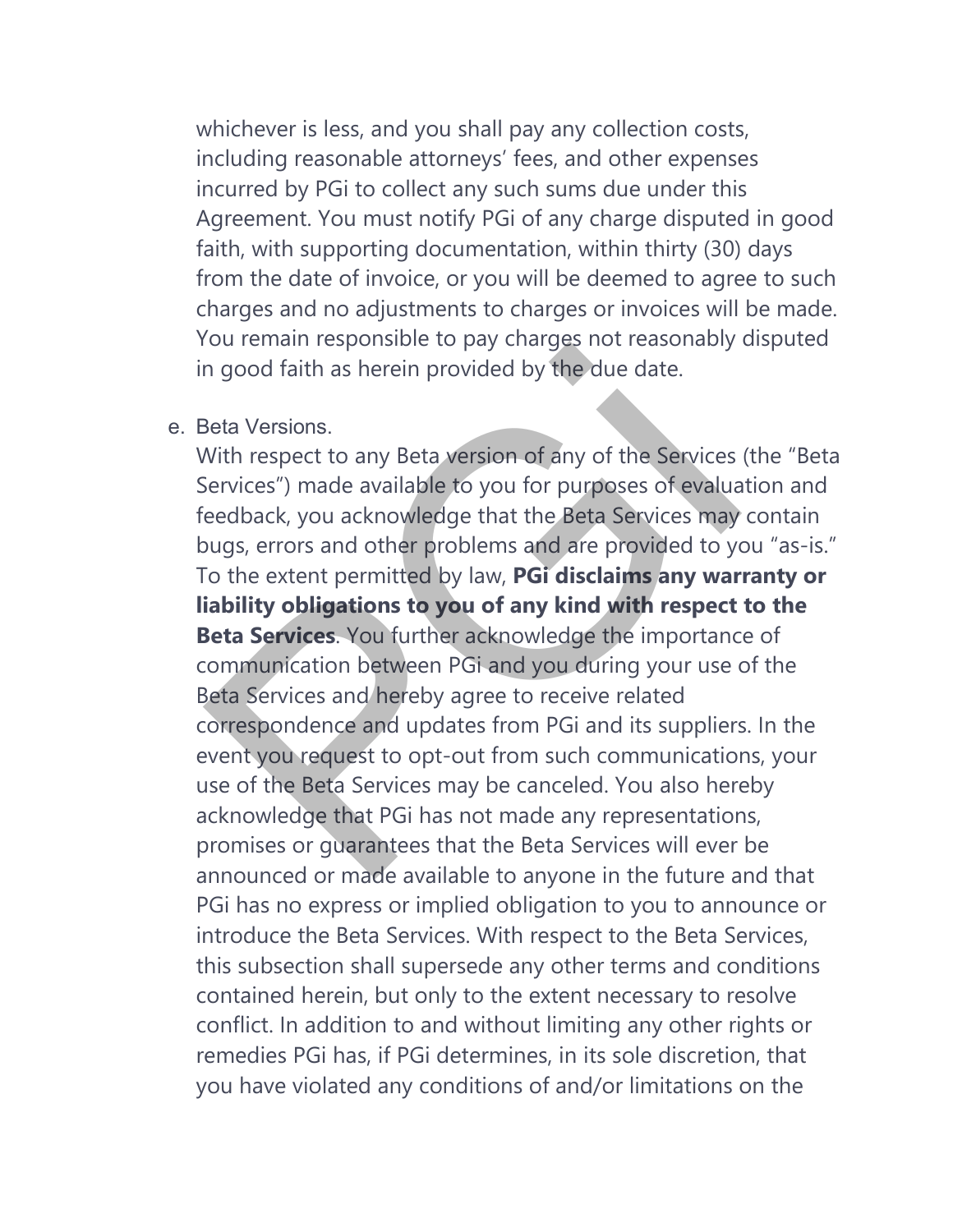Beta Services, PGi reserves the right to immediately terminate the Beta Services.

## 2. Term and Termination.

a. Term.

Services shall commence upon the Effective Date as agreed upon by the parties, in writing, and shall continue, unless different terms are specified by the parties in a Schedule, for a minimum term of twelve (12) months ("Initial Term"), with renewal terms continuing indefinitely thereafter at lengths equal to the Initial Term (each a "Renewal Term"). Without limiting the foregoing, if the term of any Services described in a Schedule or Service Order extends beyond the expiration or termination of this Agreement, the terms of this Agreement shall apply to such Services even after expiration or termination of the Agreement. Either party may terminate this Agreement at the end of a term by providing written notice to the other party of such termination at least sixty (60) days prior to the end of such term or as the parties otherwise agree, in writing. France are all terms continuing indefinitely thereafter at length and terms continuing indefinitely thereafter at length of the linitial Term (each a "Renewal Term"). Without line oregoing, if the term of any Services desc

b. Promotional Term; Free Trial Term.

If you use Services pursuant to a promotional offer granting free Services and/or a free trial for Services, which may include without limitation the waiver of certain fees and/or other charges as defined by a particular promotional offer ("Free Services"), you will receive use of the Free Services solely for a limited period of time and all use of all Free Services shall be subject to the terms herein and any and all other restrictions, limitations and conditions identified or communicated to you with the specific Free Services offer, including without limitation, you are and will remain liable for all charges not otherwise designated as specifically and expressly waived pursuant to the applicable promotional offer. Notwithstanding any other provision in this Agreement, all Free Services are provided solely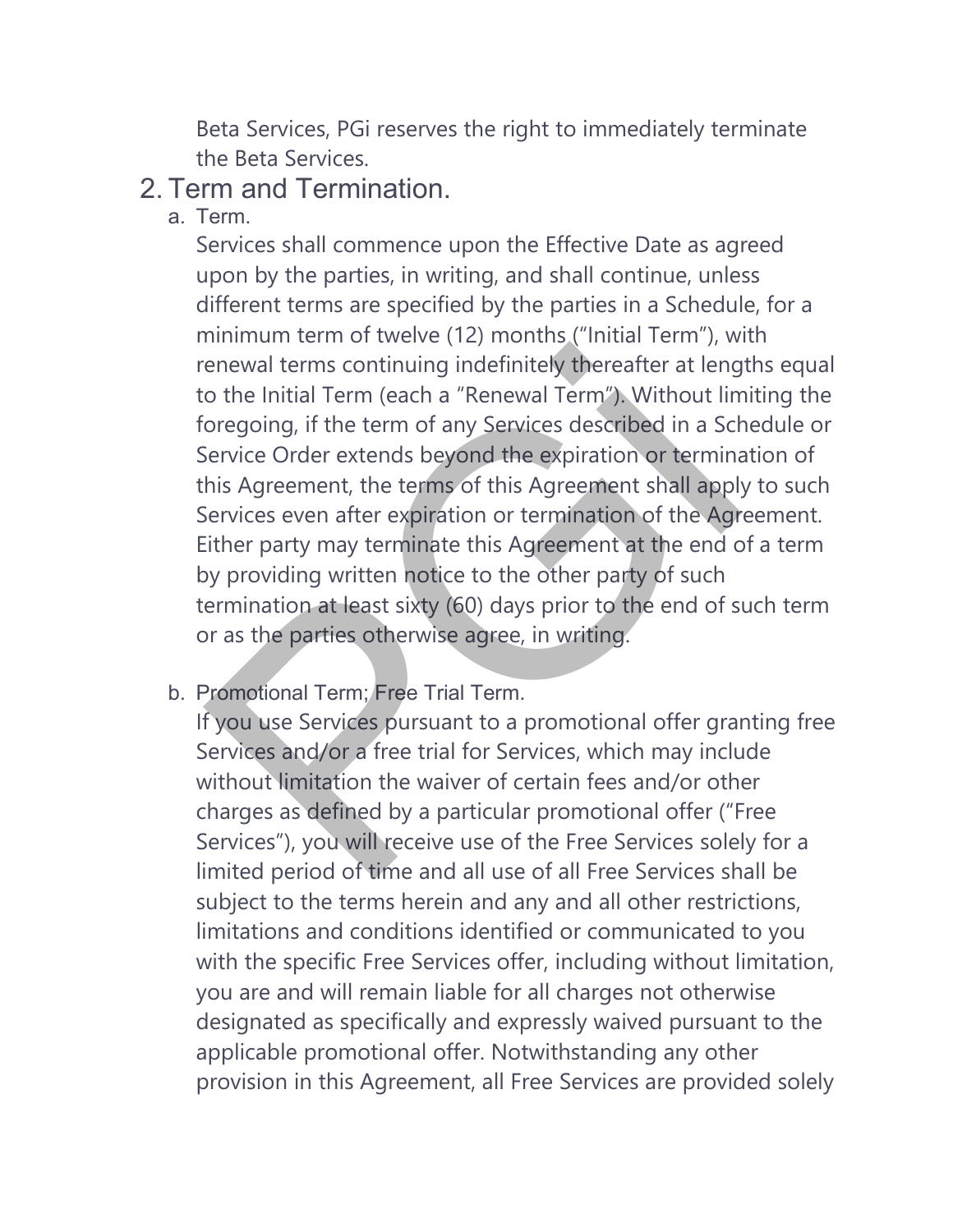as an accommodation to you, and PGi reserves the right, at all times and in its sole discretion, to terminate or modify any Free Services at any time without notice, including without limitation for any abuse of the Free Services and/or your failure to pay fees and charges not otherwise designated as specifically and expressly waived pursuant to the applicable promotional offer. TO THE EXTENT YOU SIGN UP TO PAY FOR SERVICES BY CREDIT OR DEBIT CARDS, YOU ACKNOWLEDGE AND AGREE THAT AS A CONDITION TO RECEIVE ANY FREE SERVICES, A FEE AND/OR CHARGE, AS APPLICABLE, WILL BE PRE-AUTHORIZED AGAINST YOUR CREDIT CARD OR DEBIT CARD LIMIT (MEANING THE AMOUNTS PRE-AUTHORIZED WILL NOT BE CONSIDERED AVAILABLE CREDIT OR DEBIT FUNDS IN SUCH ACCOUNT) AND, UNLESS THE PARTIES EXPRESSLY AGREE OTHERWISE, WILL BE IMMEDIATELY CHARGED TO YOUR CREDIT OR DEBIT CARD, WITHOUT FURTHER AUTHORIZATION FROM YOU, UPON THE EXPIRATION OF THE FREE SERVICES PERIOD, UNLESS YOU TERMINATE SERVICES IN ACCORDANCE WITH THE TERMS OF THE SPECIFIC PROMOTION AND/OR THIS AGREEMENT. FOR THE AVOIDANCE OF DOUBT AND NOTWITHSTANDING ANY OTHER PROVISION HEREIN, IN THE EVENT ANY PROMOTION HAS RATES AND/OR FEES NOT IMPLEMENTED UNTIL AFTER THE END DATE FOR FREE SERVICES ("RATE IMPLEMENTATION DATE") AND PGi AGREES TO MAKE AVAILABLE ANY FREE SERVICES TO YOU PRIOR TO SUCH RATE IMPLEMENTATION DATE, UNLESS THE PARTIES OTHERWISE EXPRESSLY AGREE IN WRITING, YOUR INITIAL APPLICABLE TERM FOR SERVICES SHALL BE EXTENDED BY THE LENGTH OF THE FREE SERVICES PERIOD; PROVIDED, HOWEVER, IF SUCH FREE SERVICES PERIOD WOULD RESULT IN YOUR INITIAL APPLICABLE TERM ENDING IN THE MIDDLE OF A BILLING CYCLE, THEN SUCH TERM SHALL BE EXTENDED TO THE LAST DAY OF SUCH BILLING CYCLE. CONDITION TO RECEIVE ANY FREE SERVICES. A FEE AN CONDITION TO RECEIVE ANY FREE SERVICES, A FEE AN CHARGE, AS APPLICABLE, WILL BE PRE-AUTHORIZED A<br>FOUR CREDIT CARD OR DEBIT CARD LIMIT (MEANING<br>MOUNTS PRE-AUTHORIZED WILL NOT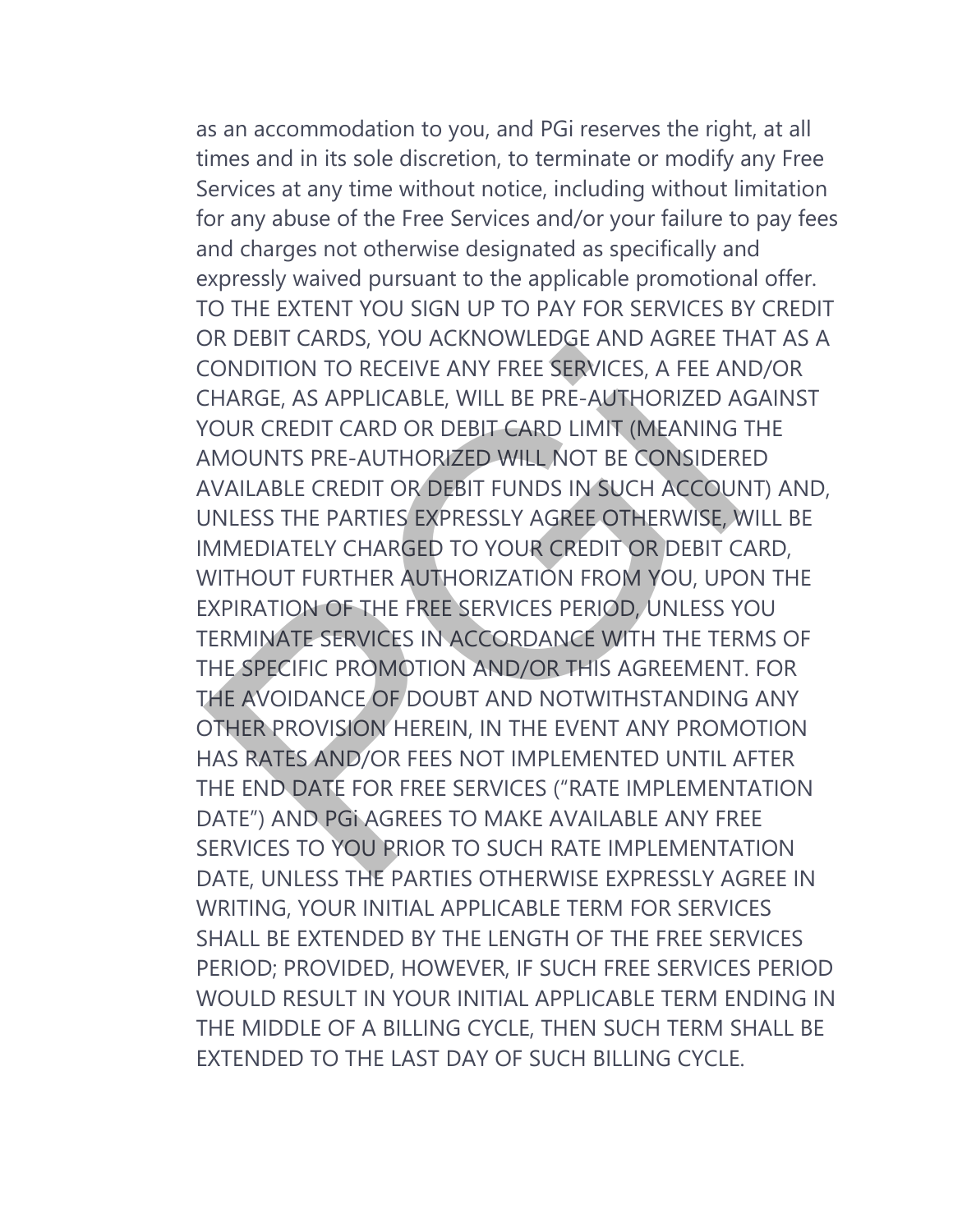c. Termination for Cause.

Either party may terminate this Agreement at any time in the event that the other party breaches any provision of this Agreement in any material respect and fails to cure such breach within thirty (30) days after receipt of written notice of such breach. Notwithstanding the foregoing, PGi may terminate this Agreement and/or suspend the provision of Services immediately: (i) for illegal, fraudulent, improper or abusive use of the Services (including without limitation your use of the Services in contravention of Section 5, to be determined in PGi's sole discretion); (ii) if deemed reasonably necessary by PGi to prevent interruption or disruption to PGi's network, its business or other customers; (iii) if any portion of an invoice not reasonably disputed in good faith as herein provided remains unpaid when due (including without limitation any minimum commitments); or (iv) for breach, not subject to cure. All terminations by PGi shall be effective as of the date designated in the termination notice, and PGi shall not be liable to you or any third party should PGi exercise its right to discontinue Services, in whole or in part, or terminate this Agreement pursuant to this Section 2(c). he Services (including without limitation your use of the Services in contravention of Section 5, to be determine<br>cole discretion); (ii) if deemed reasonably necessary by<br>prevent interruption or disruption to PGi's network

d. Effect of Termination.

In the event of any termination, you remain responsible for any and all fees and charges due and incurred through the termination effective date and will not be entitled to any partial month credits or refunds of any kind, including without limitation if you elect to not use the Services prior to the termination effective date.

e. Effect of Termination for Free Services.

In addition to and without limiting any other rights or remedies PGi has herein or otherwise identified or communicated to you with the specific Free Services offer, if PGi determines, in its sole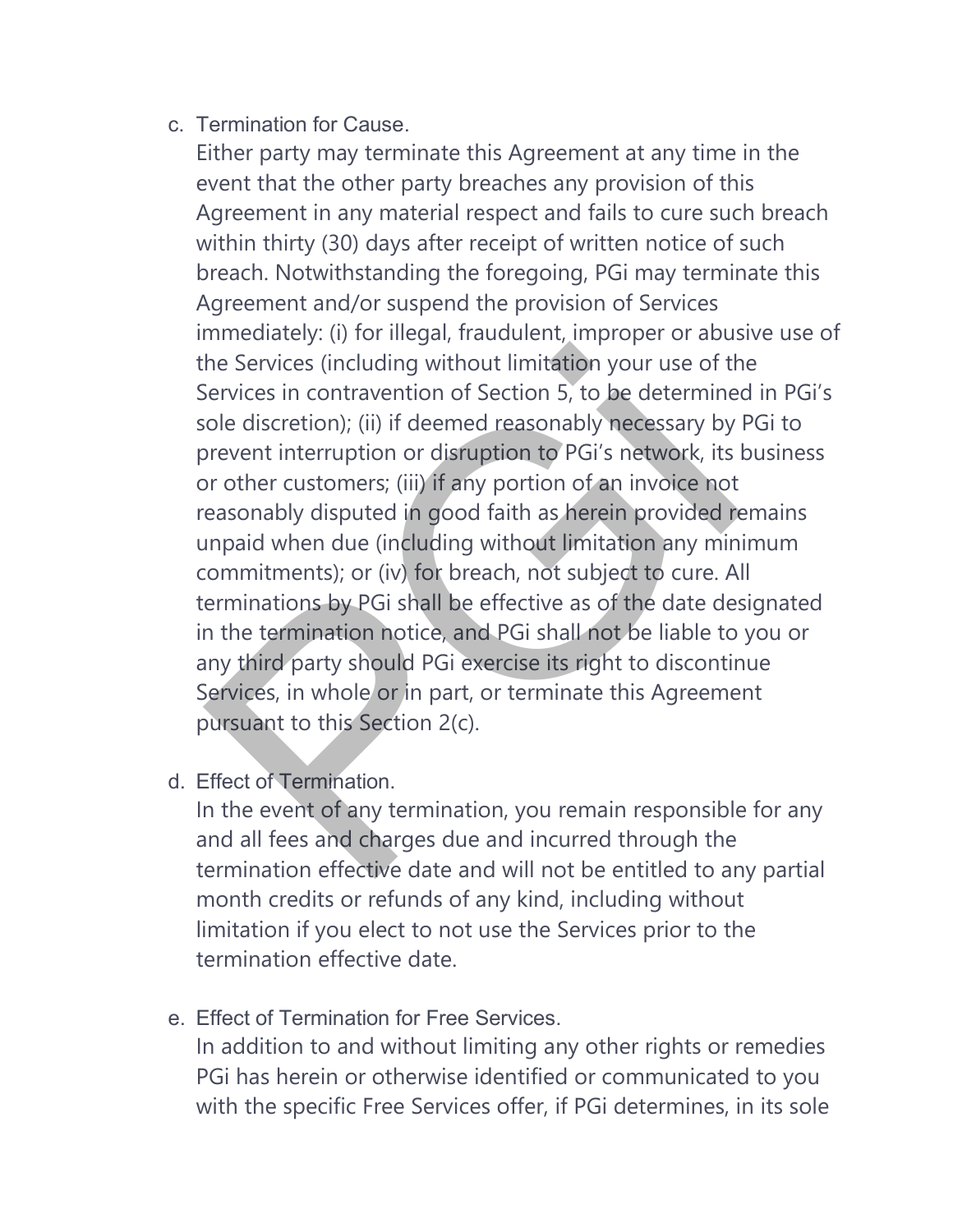discretion and whether or not it has conducted an audit, that you have violated any conditions of and/or limitations on the Free Services or any associated software, PGi reserves the right to immediately terminate the Free Services and to charge and to collect from you the amount you would have been required to pay for the Free Services as a retail customer (applying thencurrent list rates and/or Standard Charges, as applicable) during the period of your non-compliance. You agree to pay this amount to PGi, plus the cost of conducting any associated audits by PGi that in the sole discretion of PGi reveal noncompliance.

## 3. Proprietary Information and Non-Disclosure.

Each party acknowledges that, in the course of performing its duties under this Agreement, it may obtain information relating to the business, the Services and to the other party that is of a confidential and proprietary nature ("Proprietary Information"). Such Proprietary Information may include, but is not limited to, trade secrets, know-how, inventions, techniques, processes, computer programs, schematics, data, customer lists, financial information and sales and marketing plans. Without limiting the foregoing, this Agreement and the pricing terms referenced herein shall be considered Proprietary Information of PGi. Each party and its employees and agents shall at all times, during the term of this Agreement and thereafter, keep in trust and confidence all Proprietary Information and shall not use such Proprietary Information other than in the course of their duties under this Agreement, nor shall either party or its employees and agents disclose any of such Proprietary Information to any individual or entity without the other party's prior written consent. Each party acknowledges that any such Proprietary Information received by the other party shall be received as a fiduciary of the other party. Each party further agrees to immediately return to the other party The period of your non-complaince. You agree to pay the period of your non-complaince. You agree to pay the mount to PGi, plus the cost of conducting any associated its by PGi that in the sole discretion of PGi reveal no c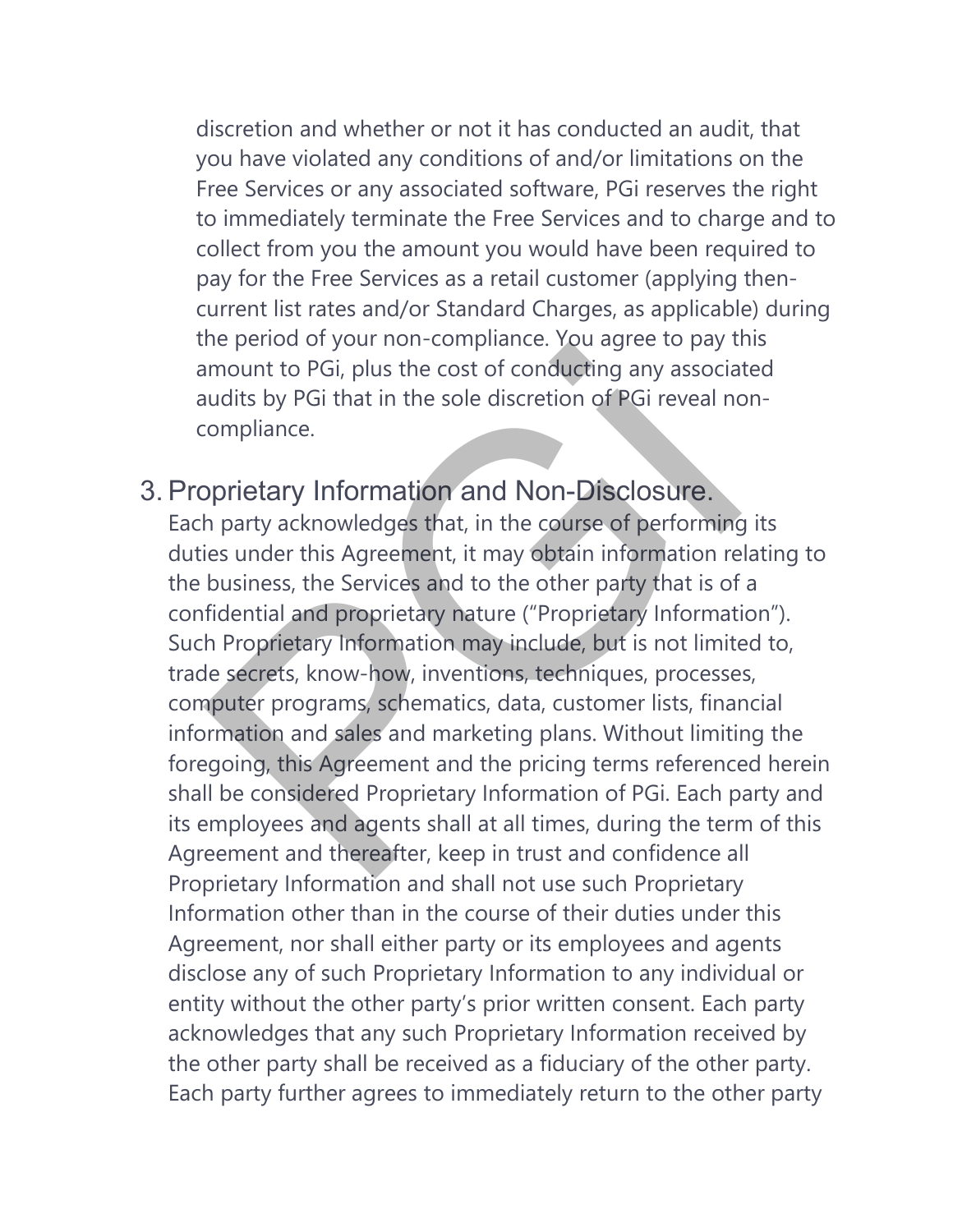or destroy all Proprietary Information in its possession, custody or control in whatever form held upon termination of this Agreement or at any time, or from time to time, upon the request of the other party.

## 4. Intellectual Property.

- a. The Services provided under this Agreement and all associated intellectual and proprietary rights are the sole property of PGi and/or its suppliers. Further, except as required for use of the Services, you have no right or license to use any of the trademarks or trade names owned by, licensed to or associated with PGi and its suppliers (the "PGi Marks") during the term of this Agreement without express written consent from PGi. Despite prior approval, you will immediately cease and desist using the PGi Marks upon notice from PGi or upon termination of this Agreement for any reason. Any use by you of the PGi Marks other than as described above will constitute a breach of this Agreement for which, in addition to any other remedies available at law or in equity, PGi may terminate this Agreement. If PGi elects to issue a press release pertaining to this Agreement, PGi and you agree to cooperate in a joint press release, subject to both parties' prior review and approval, announcing the execution of this Agreement. You agree to allow PGi to name you as a client of PGi in any marketing material PGi may create from time to time. PGi will not use your trademarks or trade names, other than the corporate name and/or logo or solely to the extent used in PGi's internal business communications and/or presentations, in any marketing materials without your prior written consent, which shall not be unreasonably withheld. ntellectual and proprietary rights are the sole property<br>and/or its suppliers. Further, except as required for use<br>services, you have no right or license to use any of the<br>rademarks or trade names owned by, licensed to or
- b. PGi welcomes feedback regarding many areas of PGi's Services, including its web sites. Any ideas, suggestions, comments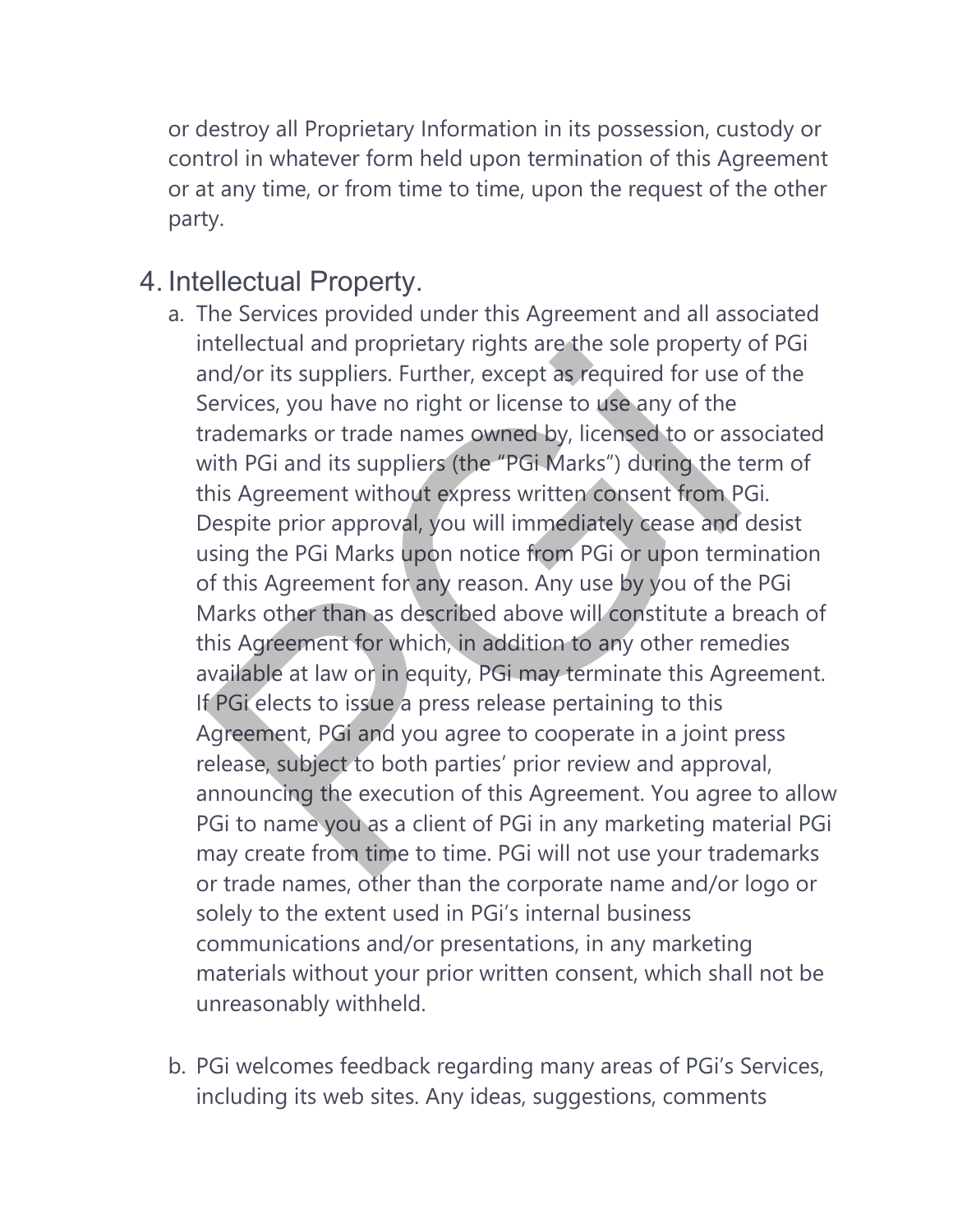and/or other feedback you provide to PGi ("Feedback") shall be deemed to be non-confidential and PGi shall be free to use such information on an unrestricted basis. You should only provide specific Feedback on PGi's existing Services and should not include any ideas that PGi's policy will not permit it to accept or consider. PGi or any of its employees do not accept or consider unsolicited ideas of any kind, including ideas for new or improved services, products or technologies, enhancements or new service names. The following terms shall apply to submissions of all Feedback: You agree that: (i) all submissions and their contents will automatically become the property of PGi, without any compensation; (ii) PGi may freely and irrevocably use, disclose, reproduce, license, sublicense, distribute or redistribute and otherwise commercialize the submissions and their contents for any purpose and in any way throughout the world, without royalty; (iii) there is no obligation for PGi to review the submission; and (iv) there is no obligation to keep any submissions confidential. For the avoidance of doubt, you will not submit any Feedback to PGi that (i) you have reason to believe is subject to any patent, copyright, or other intellectual property claim or right of any third party; or (ii) that is subject to license terms that seek to require any PGi product incorporating or derived from any Feedback, or other PGi intellectual property, to be licensed to or otherwise shared with any third party. mproved services, products or decinologies, emailed the service names. The following terms shall apply to ubmissions of all Feedback: You agree that: (i) all subm<br>and their contents will automatically become the prope OGi,

# 5. Your Compliance and Indemnification.

a. You acknowledge that PGi has no control over the content of information published, posted, uploaded, exchanged, recorded or otherwise transmitted through the Services (whether visual, written or audible) and that PGi does not examine the use to which you put the Services or the nature of the information you or your users send or receive. You shall comply with and agree it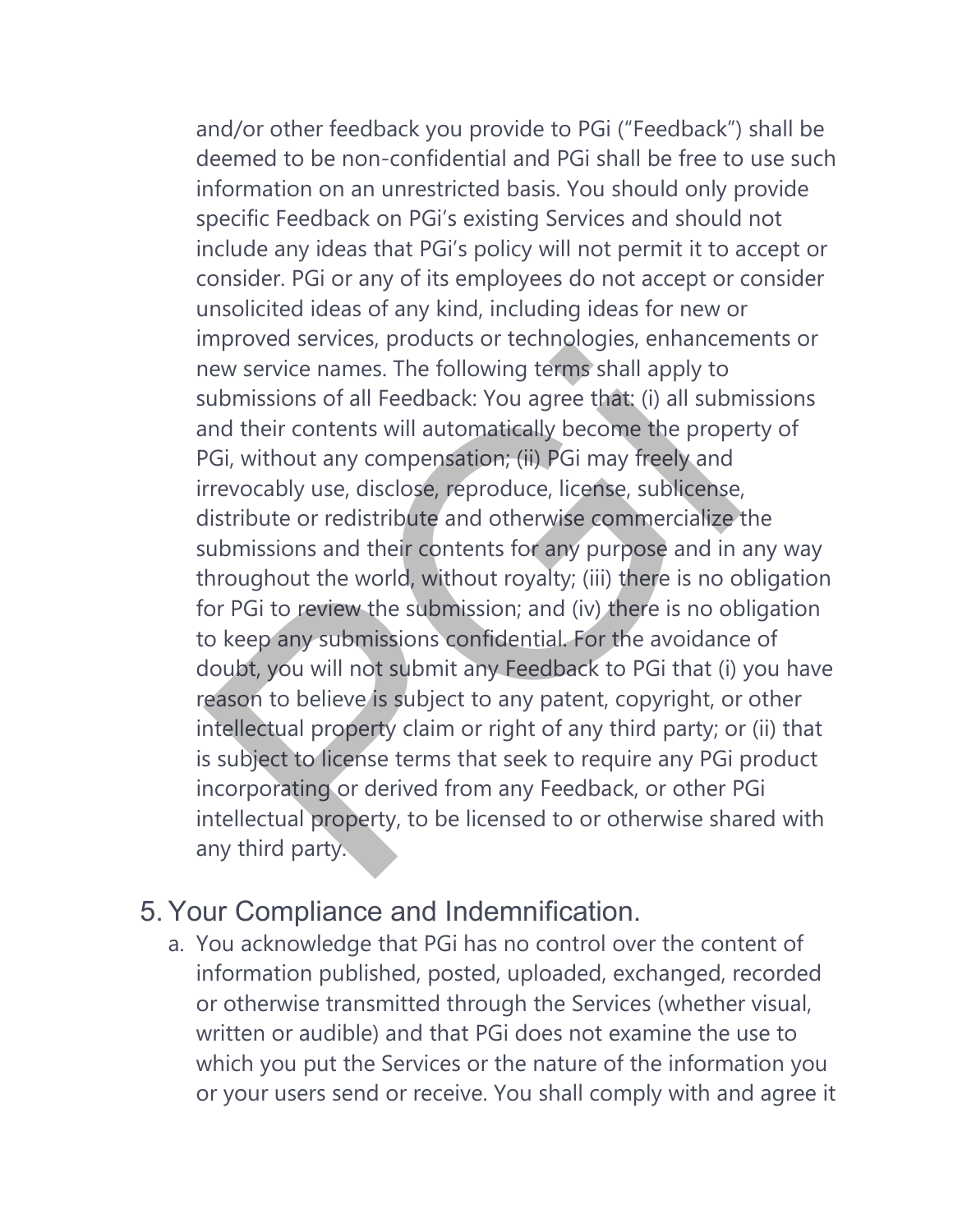is solely your responsibility to ensure the Services are used in accordance with all applicable foreign, federal, state/provincial and local laws relating to use of the Services under this Agreement (including without limitation data privacy, export and control laws and regulations and laws relating to the use of VoIP-based services). Without limiting the foregoing, you agree that the use of the Services is subject to U.S. and local export control laws and regulations. Services may allow you to record meetings and to collect and utilize identifying information about your participants. If you or your users use the Services for direct marketing purposes or collect personal information through use of Services, you shall do so under your responsibility and you hereby agree to indemnify, defend and hold PGi harmless from any and all claims, losses damages, penalties and costs (including without limitation reasonable attorney´s fees) arising out of your or your users violation of applicable privacy laws including obtaining all necessary consents and providing all appropriate notices. You represent that you are not a citizen of an embargoed country or a prohibited end user under applicable U.S. or local export and anti-terrorism laws, regulations and lists. You are responsible: (i) for any and all activities that may occur under your account, including without limitation, ensuring no content published, posted, uploaded, exchanged, recorded or otherwise transmitted through the Services infringes any third party's intellectual property rights or is unlawful, threatening, abusive, harassing, libelous, deceptive, fraudulent, invasive of another's privacy, vulgar, obscene or otherwise contains objectionable material of any kind or nature; and (ii) to maintain the confidentiality and security of your Host ID and/or access numbers, keys and passwords/passcodes. You agree to notify PGi immediately if there has been an unauthorized use of any Host ID and/or access numbers, keys and/or passwords/passcodes or any other breach of security and Collitorials and regulatoris. Services high allow you to<br>meetings and to collect and utilize identifying informat<br>our participants. If you or your users use the Services f<br>marketing purposes or collect personal information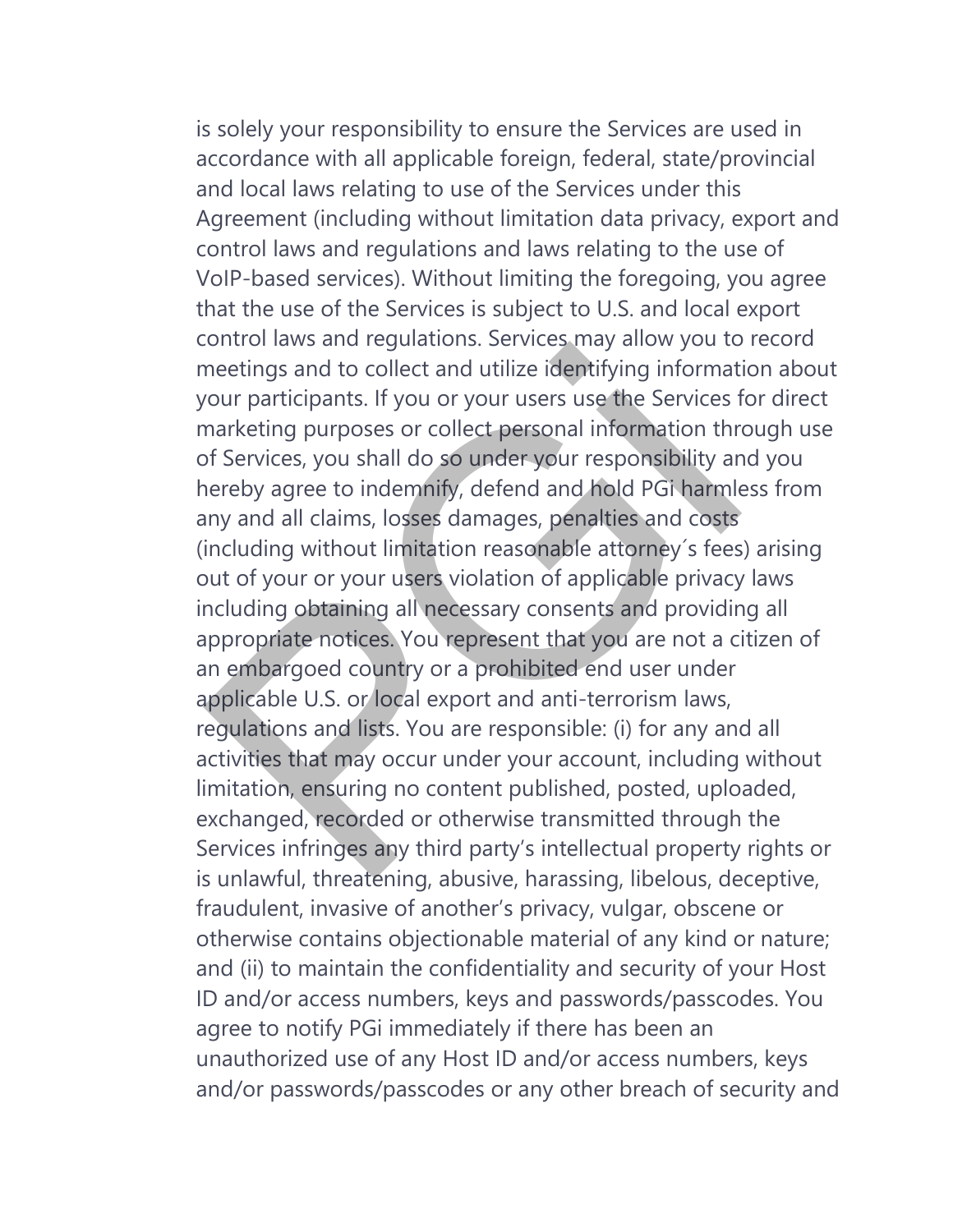you shall be liable for fraudulent charges until such time as you have notified PGi to suspend any compromised Host IDs, access numbers, keys and/or passwords/passcodes. You acknowledge that PGi may from time to time monitor bridge activity relating to the Services for quality assurance and fraud detection and may further gather system data. Further, and notwithstanding confidentiality provisions herein, PGi may disclose information about your use of Services to satisfy any law, regulation, government agency request, court order, search warrant, subpoena or other legal process.

- b. You acknowledge that PGi does not provide traditional telephone service, and the services are not intended to support or carry any emergency calls to any emergency services of any kind. You need to make additional arrangements in order to access emergency services. Additionally, use of conference recording or taping any use of the Services may subject you to laws or regulations. You acknowledge and agree that you may not record or tape any Web, video or telephone conversation in connection with the services unless you are in compliance with all laws relating to the recording of communications and protecting the privacy of communication for all parties to the conversation. PGi has not and is not expected to provide you with any analysis, interpretation or advice regarding your compliance with the above, and you are solely responsible and obligated to provide any required notifications to participants prior to commencement of conferences. Boott your dise of services to satisfy any law, regulation<br>government agency request, court order, search warrar<br>ubpoena or other legal process.<br>(ou acknowledge that PGi does not provide traditional<br>elephone service, and t
- c. You shall indemnify, defend and hold PGi, its officers, directors, employees, affiliates and its suppliers harmless from any claims, losses, damages, penalties or costs (including without limitation reasonable attorneys' or expert witness fees) arising out of your (or any individual or entity accessing the Services through you or your account): (i) use of the Services; (ii) violation or alleged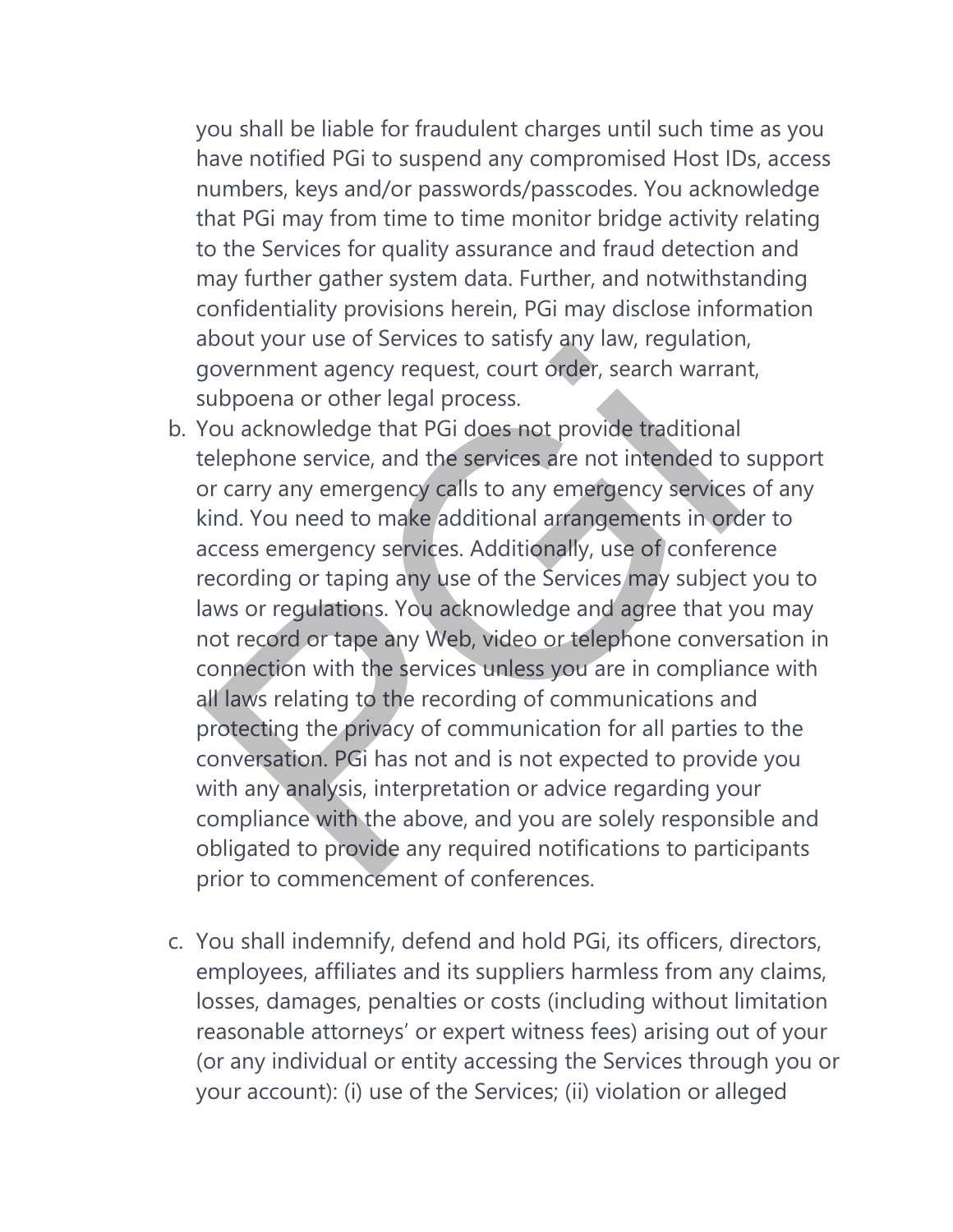violation of any applicable laws or regulations with respect to the Services; or (iii) infringement of any intellectual property rights of any third party. The obligations contained in this paragraph shall survive any termination or suspension of the Services contemplated herein, the expiration or termination of this Agreement and final payment.

## 6. Warranty and Limitation of Liability.

ALL SERVICES PROVIDED UNDER THIS AGREEMENT ARE PROVIDED ON AN "AS IS" AND "AS AVAILABLE" BASIS, AND PGi SHALL NOT HAVE ANY LIABILITY TO ANY PARTY, INCLUDING BUT NOT LIMITED TO YOU, FOR THE CONTENT OF INFORMATION TRANSMITTED BY YOU THROUGH THE SERVICES OR ANY LOSS, DELAY, INTERRUPTION, OR INACCURACY OF SUCH COMMUNICATIONS. PGi DISCLAIMS ANY AND ALL REPRESENTATIONS, WARRANTIES OR COVENANTS, EITHER EXPRESS OR IMPLIED, INCLUDING, BUT NOT LIMITED TO, IMPLIED WARRANTIES OF MERCHANTABILITY, FITNESS FOR A PARTICULAR PURPOSE, OR NON-INFRINGEMENT REGARDING THE SERVICES. WITHOUT LIMITING THE FOREGOING, PGi MAKES NO WARRANTY OR REPRESENTATION REGARDING THE RESULTS THAT MAY BE OBTAINED FROM THE USE OF THE SERVICES, AND ANY MATERIAL, AND/OR DATA DOWNLOADED, UPLOADED OR OTHERWISE OBTAINED THROUGH THE USE OF THE SERVICES IS AT YOUR OWN DISCRETION AND RISK. PGi ALSO DOES NOT MAKE ANY WARRANTY OR GUARANTEE FOR ANY PRODUCTS OR SERVICES PROVIDED BY VENDORS SUGGESTED BY PGi. NEITHER PGi NOR PGI'S SUPPLIFRS SHALL IN ANY EVENT BE LIABLE FOR ANY SPECIAL, INDIRECT, INCIDENTAL OR CONSEQUENTIAL DAMAGES (INCLUDING BUT NOT LIMITED TO LOSS OF PROFIT OR OTHER MONETARY LOSS; LOSS OR INTERRUPTION OF DATA, RECORDINGS, COMPUTER TIME OR VOICE TRANSMISSIONS; ALTERATION OR ERRONEOUS TRANSMISSION OF DATA; attanty and Emination of Elabimy.<br>
SERVICES PROVIDED UNDER THIS AGREEMENT ARE P<br>
AN "AS IS" AND "AS AVAILABLE" BASIS, AND PGI SHA<br>
VE ANY LIABILITY TO ANY PARTY, INCLUDING BUT NO<br>
ITED TO YOU, FOR THE CONTENT OF INFORMATIO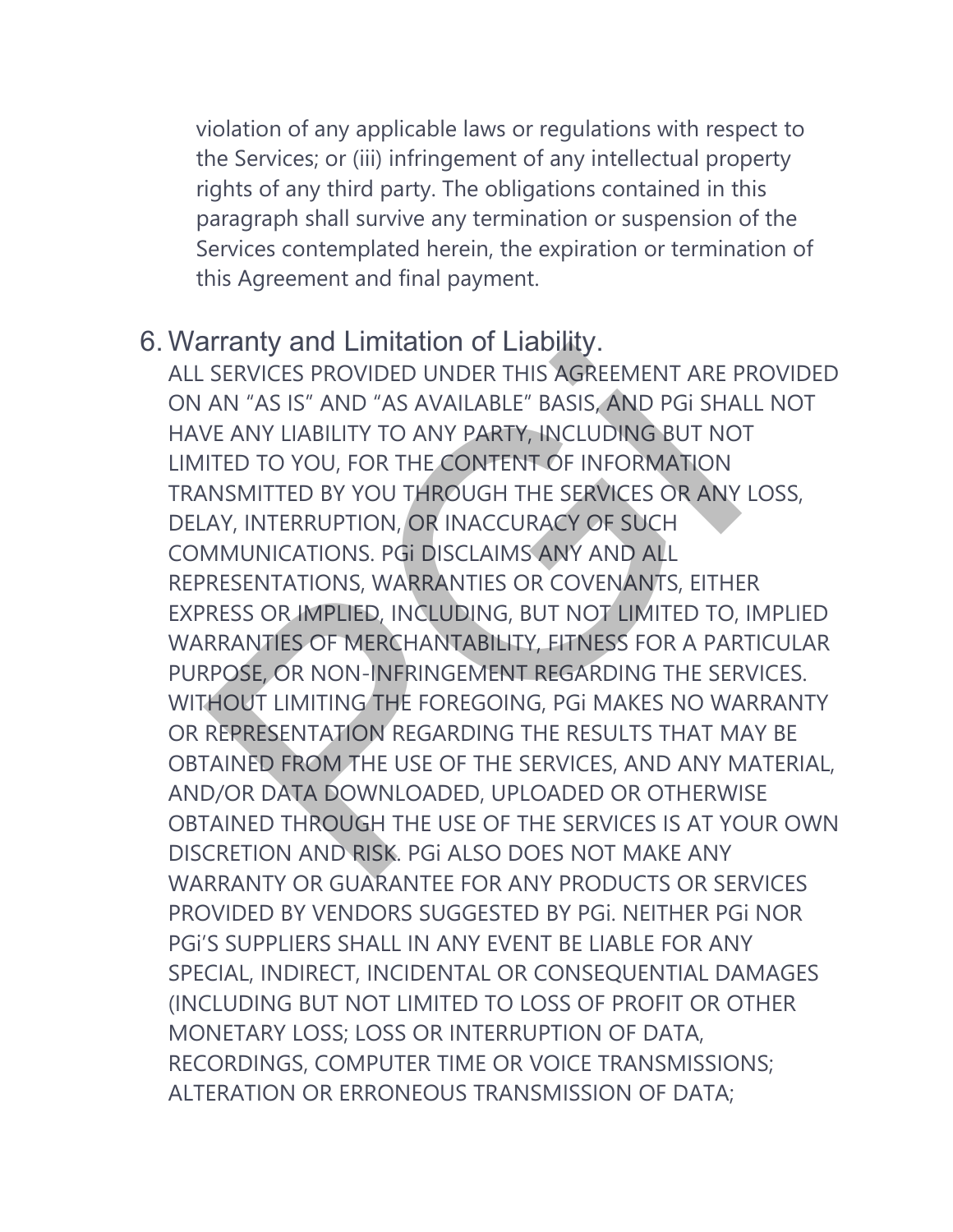ACCURACY OF DATA; INABILITY TO USE THE SERVICES TO CONTACT EMERGENCY SERVICES; UNAUTHORIZED ACCESS TO OR USE OF VOICE OR DATA PROCESSED OR TRANSMITTED BY, TO OR THROUGH THE SERVICE; OR PROGRAM ERRORS) EVEN IF PGi IS ADVISED IN ADVANCE OF THE POSSIBILITY OF SUCH DAMAGES. PGi SHALL NOT BE LIABLE FOR ANY FAILURE TO PERFORM, OR DELAY IN PERFORMANCE OF, ITS OBLIGATIONS UNDER THIS AGREEMENT CAUSED BY REASONS BEYOND PGi's CONTROL. IN NO EVENT SHALL PGi'S TOTAL LIABILITY TO YOU ARISING UNDER THIS AGREEMENT, WHETHER SUCH THEORY OF LIABILITY IS BASED ON CONTRACT, TORT OR OTHERWISE, EXCEED AN AMOUNT EQUAL TO THE CHARGES (CALCULATED ON A PRO-RATED BASIS FOR ADVANCED PAYMENTS OF ALL CHARGES) BY PGi TO YOU FOR THE PARTICULAR SERVICE PERFORMED BY PGi DURING THE ONE MONTH PERIOD IMMEDIATELY PRIOR TO THE DATE OF EVENT, ACT OR OMISSION GIVING RISE TO THE LIABILITY. In the event some or all of the foregoing limitations in this Section 6 may not be effective in the applicable jurisdiction or to the extent the applicable law mandates a more extensive warranty, the applicable EVENT SHALL PGi'S TOTAL LIABILITY TO YOU ARISING<br>EVENT SHALL PGi'S TOTAL LIABILITY TO YOU ARISING<br>S AGREEMENT, WHETHER SUCH THEORY OF LIABILITY<br>CONTRACT, TORT OR OTHERWISE, EXCEED AN AMOU<br>JAL TO THE CHARGES (CALCULATED ON

### 7. Notices.

law will prevail over these terms.

Notices to you for billing or account management purposes will be addressed to the address provided to PGi. Notifications to PGi shall be addressed to Premiere Conferencing (Canada) Limited d/b/a Premiere Global Services, 3250 Bloor St. W, East Tower Suite 400, Toronto, ON, M8X 2X9, with an additional required copy to Premiere Conferencing (Canada) Limited, Attn: Legal Services Department, 2475 Northwinds Parkway, Suite 200, Alpharetta, Georgia 30009 USA. Any notice required or permitted to be given under this Agreement must be written in English and shall be deemed given and effective upon delivery if sent by personal delivery, email or by facsimile transmission (with confirmation of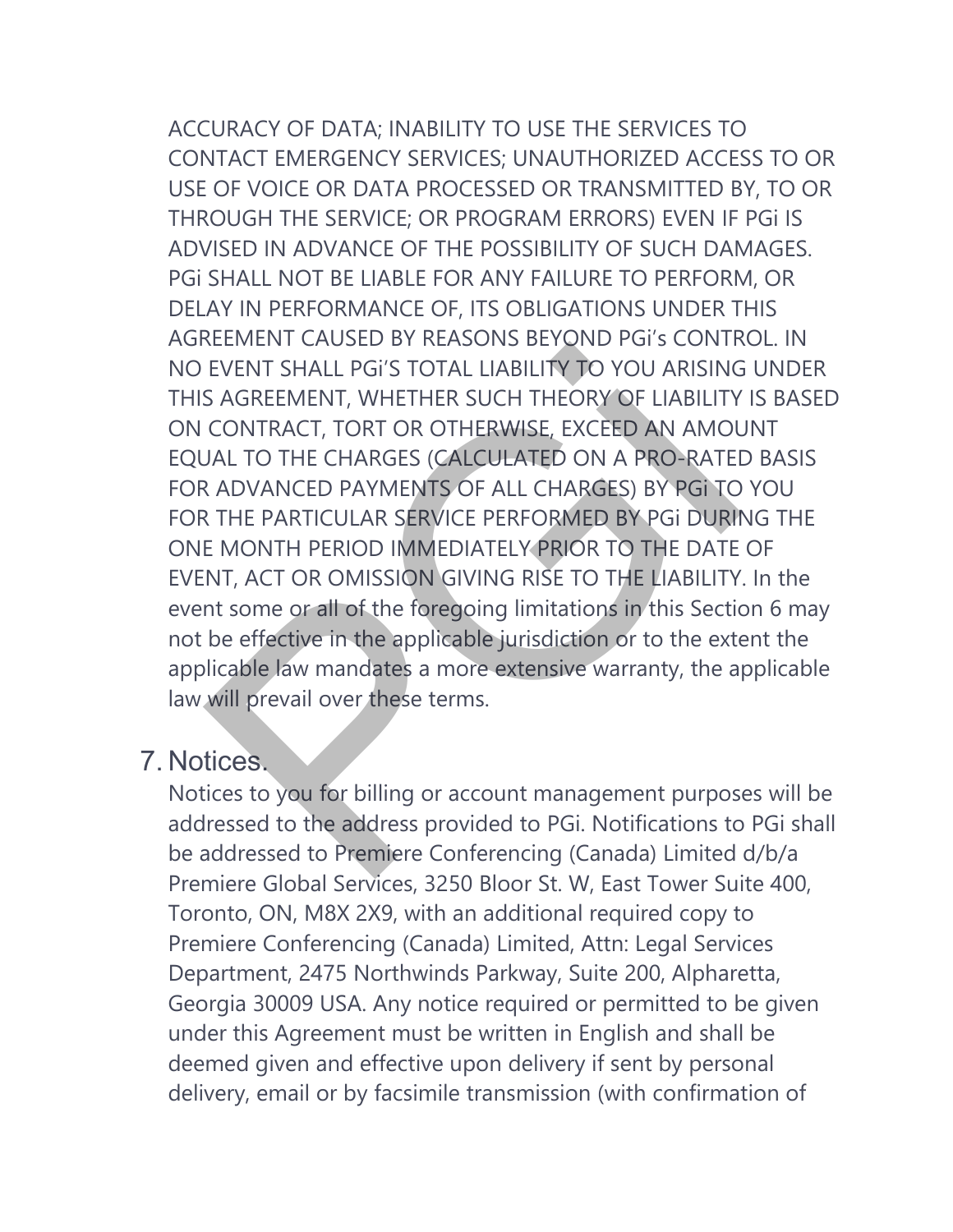successful delivery), two (2) days after deposit with a nationallyrecognized overnight delivery service or five (5) days after posting if sent by certified United States mail, return receipt requested, with postage pre-paid and addressed as above-provided or to such other addresses as may be designated by notice from one party to the other. Please refer to

[https://www.mymeetinghelp.com/Home/Meetings/Web\\_and\\_Video](https://www.mymeetinghelp.com/Home/Meetings/Web_and_Video/Your_Account/Account_Basics/z_Cancel_your_account) [/Your\\_Account/Account\\_Basics/z\\_Cancel\\_your\\_account](https://www.mymeetinghelp.com/Home/Meetings/Web_and_Video/Your_Account/Account_Basics/z_Cancel_your_account) for information regarding notice of termination. You hereby grant PGi express consent to contact all individual account holders and moderators to communicate information regarding PGi's services and products, including without limitation, upgrades, enhancements, end-of-life, modifications and/or other feature changes. Without limiting the foregoing, you grant PGi express consent to periodically contact you and/or to forward to the e-mail address(es) related to your account on file information regarding PGi's services and products, including without limitation, upgrades, enhancements, end-of-life, modifications and/or other feature changes and/or various promotional and advertising materials regarding other PGi's products, services, marketing plan and other business related items. an Account pasts of calculation. You hereby introduced in the memorial or thresholders and the control of the products, including without limitation, upgrades, ancements, end-of-life, modifications and/or other featings. W

## 8. Miscellaneous.

This Agreement may be executed in counterparts, each of which will be deemed an original but all of which together will constitute one and the same document. Captions/headings are for convenience only and not to be used in construing this Agreement. If any provision herein is held by a court to be illegal, invalid or unenforceable, the remaining terms shall not be affected or impaired thereby, and the illegal, invalid or unenforceable provision will be deemed superseded by a valid, enforceable provision that most closely matches the intent of the original provision and the allocation of risk. Any failure by a party to comply with this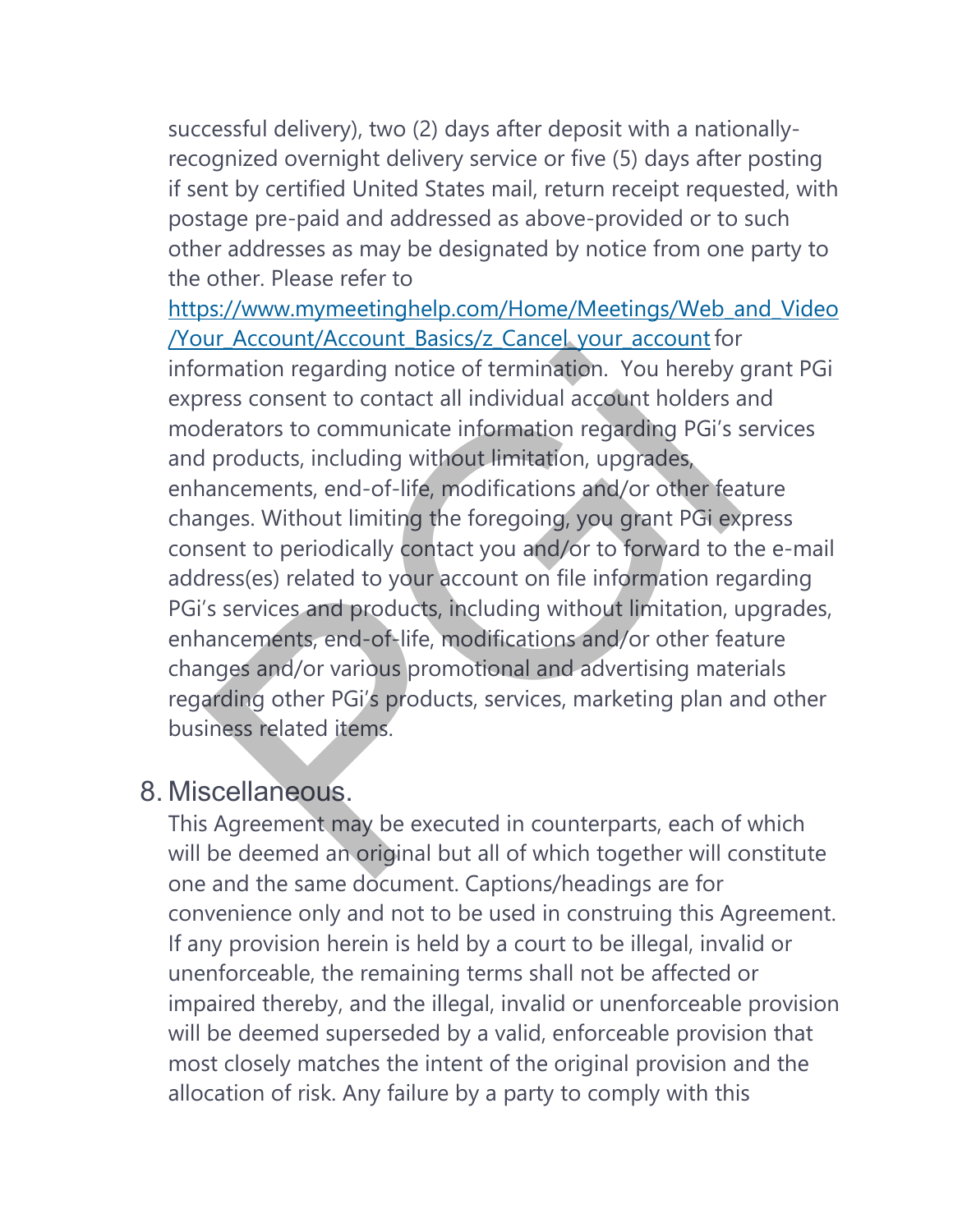Agreement may be waived by the other party, but any such waiver must be in writing signed by the waiving party and will not be deemed a waiver of any subsequent failures or of any other obligations, agreements or conditions contained herein. The parties' relationship to each other shall be that of independent contractors. Neither party shall or shall be deemed to be an agent, employee, partner of, or joint venture with the other party. Each party enters into this Agreement solely for its own benefit and purpose, and except for PGi's suppliers, this Agreement in no way confers any rights upon, or imposes obligations on either of the parties toward, any third party, including but not limited to any recipient of content transmitted through the Services. This Agreement shall be binding upon and inure to the benefit of the parties' successors, legal representatives and authorized assigns. PGi may assign its rights and obligations under this Agreement to an entity that either now or in the future controls, is controlled by or is under common control with PGi or as a consequence of merger, acquisition, change of control or asset sale. You may not assign your rights and obligations under this Agreement without PGi's written consent. All sections in this Agreement intended to survive any cancellation, termination, expiration or suspension of this Agreement will so survive. This Agreement shall be interpreted and governed by the laws of the Province of Ontario without regard to its rules governing conflicts of law. The parties agree to submit to the exclusive jurisdiction of the provincial or federal courts located in or with responsibility for Toronto, Ontario to resolve any disputes arising hereunder. The English language version of this Agreement controls. Agreements provided in languages other than English are provided for ease of reference only. If you are in Canada, it is the express wish of both parties that this Agreement, and any associated documentation, be written and signed in English. C'est la volonté expresse des party's que la by enters into this Agreement solely for its own benefit<br>pose, and except for PGi's suppliers, this Agreement in<br>fers any rights upon, or imposes obligations on either<br>ties toward, any third party, including but not limite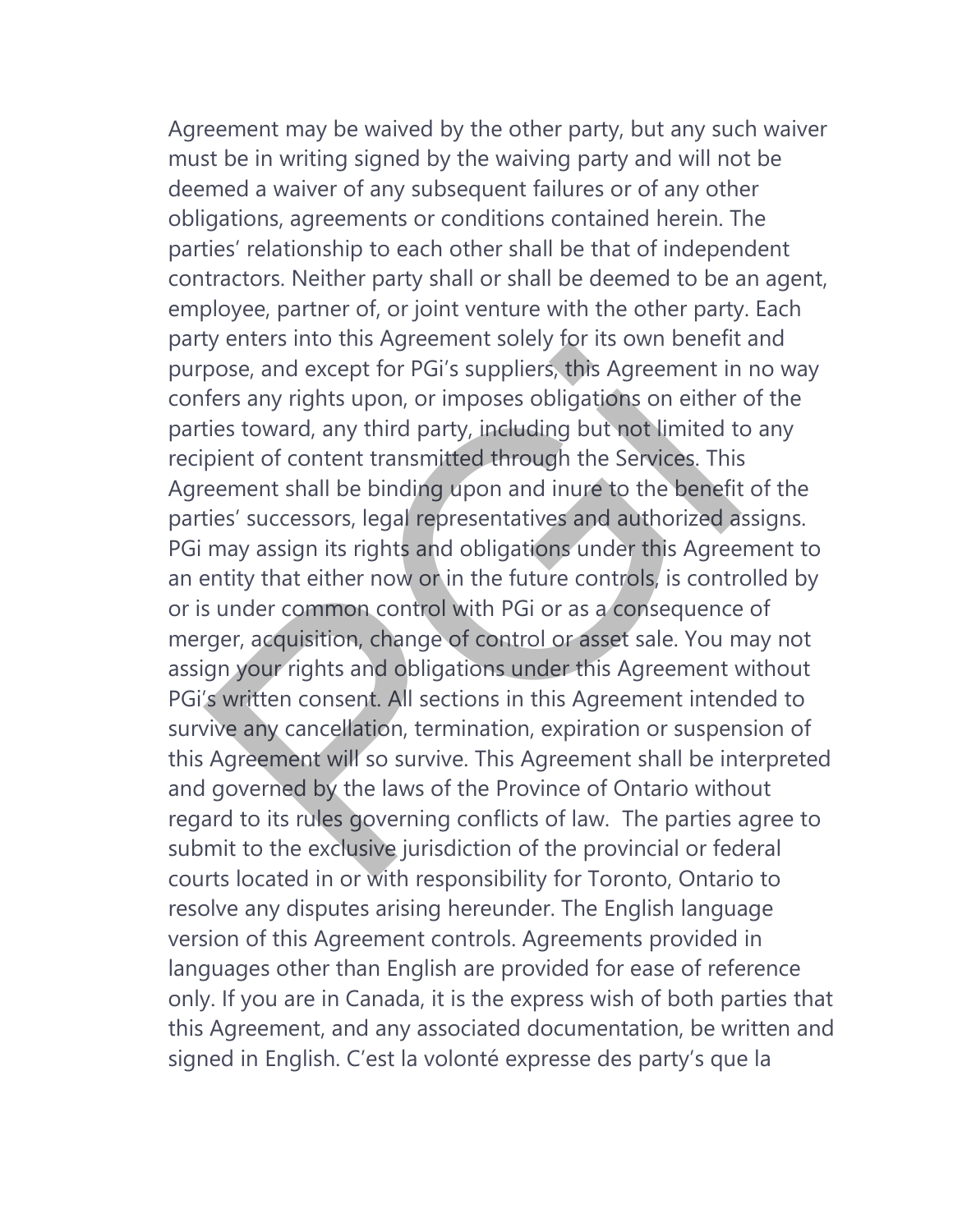présente convention ainsi que les documents qui s'y rattachent soient rédigés en anglais.

### 9. Entire Agreement.

This Agreement, including all Schedules attached hereto, constitutes the final, complete and entire agreement between the parties with respect to the subject matter hereof, and supercedes any previous proposals, negotiations, agreements or arrangements, whether verbal or written made between the parties with respect to such subject matter. There are no other verbal agreements, representations, warranties, undertakings or other agreements between the parties. If you require use of a non-PGi-form purchase order in connection with any of the Services to be performed hereunder, you hereby acknowledge and agree that to the extent such purchase order contains any pre-printed or other terms and conditions, such terms and conditions, whether in addition to or in conflict with this Agreement, shall have no effect whatsoever and this Agreement shall govern the relationship between PGi and you. Without limiting any other rights in this Agreement, PGi may amend at any time the provisions of this Agreement by, at PGi's election: (i) posting revised terms and conditions ("Amended Terms") on www.pgi.com (the "PGi Web Site"); (ii) delivering the Amended Terms to you at the address, fax or e-mail address provided herein (such delivery may be included in invoices for the Services delivered to you); or (iii) by other reasonable means as permitted by applicable laws. All Amended Terms shall automatically be effective the earlier of: (i) the date indicated on the PGi Web Site or (ii) your next billing cycle following posting or delivery to you. YOU AGREE TO BE SOLELY RESPONSIBLE FOR REGULARLY REVIEWING THE PGi WEB SITE TO OBTAIN TIMELY NOTICE OF ANY SUCH AMENDED TERMS AND PGi's THEN-CURRENT TERMS AND CONDITIONS. BY USING THE SERVICES AFTER POSTING OR DELIVERY OF AMENDED TERMS, YOU WILL BE previous proposals, negotiations, agreements or arrar<br>ther verbal or written made between the parties with in<br>subject matter. There are no other verbal agreement<br>resentations, warranties, undertakings or other agreem<br>ween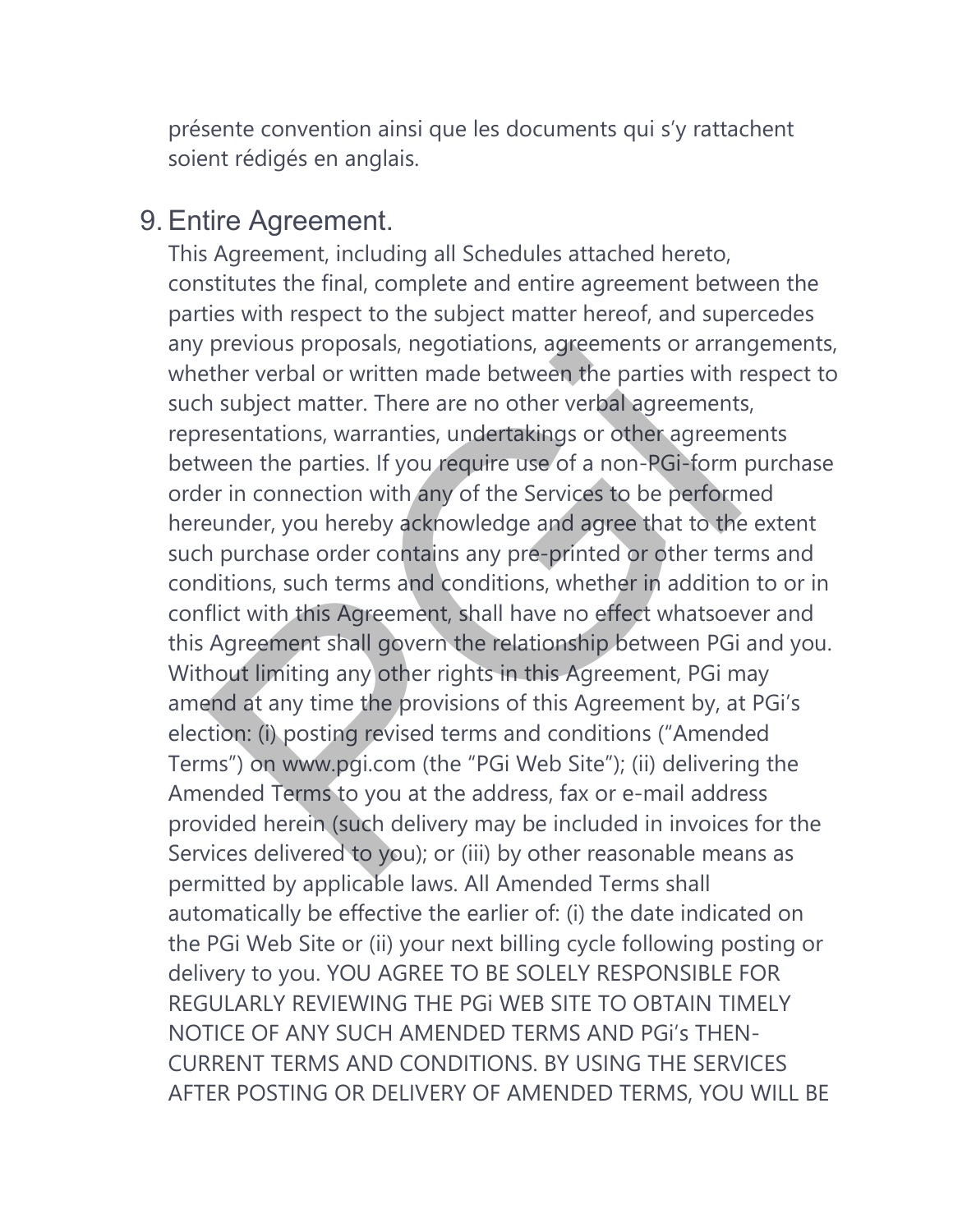DEEMED TO HAVE ACCEPTED AND BE BOUND BY SUCH AMENDED TERMS. No such amendment by PGi shall serve to constitute a default or termination by PGi of this Agreement, nor shall such amendment serve to be a basis for your termination of this Agreement. Except as otherwise provided in this Agreement or any Schedule hereto, this Agreement may only be amended or modified, in whole or in part, by a written instrument signed by the parties to this Agreement.

# 10. Schedules of Additional Terms of Service.

In addition to the above terms and conditions, by using any of the following Services (including any trial or promotional/free use): GlobalMeet®, GlobalMeet® Collaboration, Audio, GlobalMeet® Webcast/Webinar, Resold Services-Internet Services/Web Conferencing, GlobalMeet® Audio for Skype for Business Online Services, Resold Webcasting Services, or Dolby Voice Client Software), you shall be deemed to have agreed to such Services' applicable Additional Terms of Service. PRIOR TO USING ANY SUCH SERVICES, YOU AGREE (i) TO BE SOLELY RESPONSIBLE FOR REGULARLY REVIEWING PGi's ADDITIONAL TERMS OF SERVICE, WHICH ARE AVAILABLE ON PGi'S WEBSITE, VIA THE LINKS BELOW, AND/OR UPON REQUEST FROM PGi SALES REPRESENTATIVES, AND (ii) TO OBTAIN TIMELY NOTICE OF ANY CHANGES TO SUCH TERMS. In the event of a conflict between any terms herein and in any Schedule, the terms of the Schedule for the particular service shall control. Schedules of Additional Terms of Service.<br>
didition to the above terms and conditions, by using an<br>
boxing Services (including any trial or promotional/free<br>
balMeet®, GlobalMeet® Collaboration, Audio, GlobalI<br>
bcast/Webin

## **Schedule of [Additional](https://www.pgi.com/terms-of-service/globalmeet/) Terms of Service for Licensed Services – GlobalMeet [Collaboration](https://www.pgi.com/terms-of-service/globalmeet/)**

**Schedule of [Additional](https://www.pgi.com/terms-of-service/globalmeet/) Terms of Service for Audio Services**

**Schedule of [Additional](https://www.pgi.com/terms-of-service/globalmeet/) Terms of Service for GlobalMeet® [Webcast/Webinar](https://www.pgi.com/terms-of-service/globalmeet/) Services**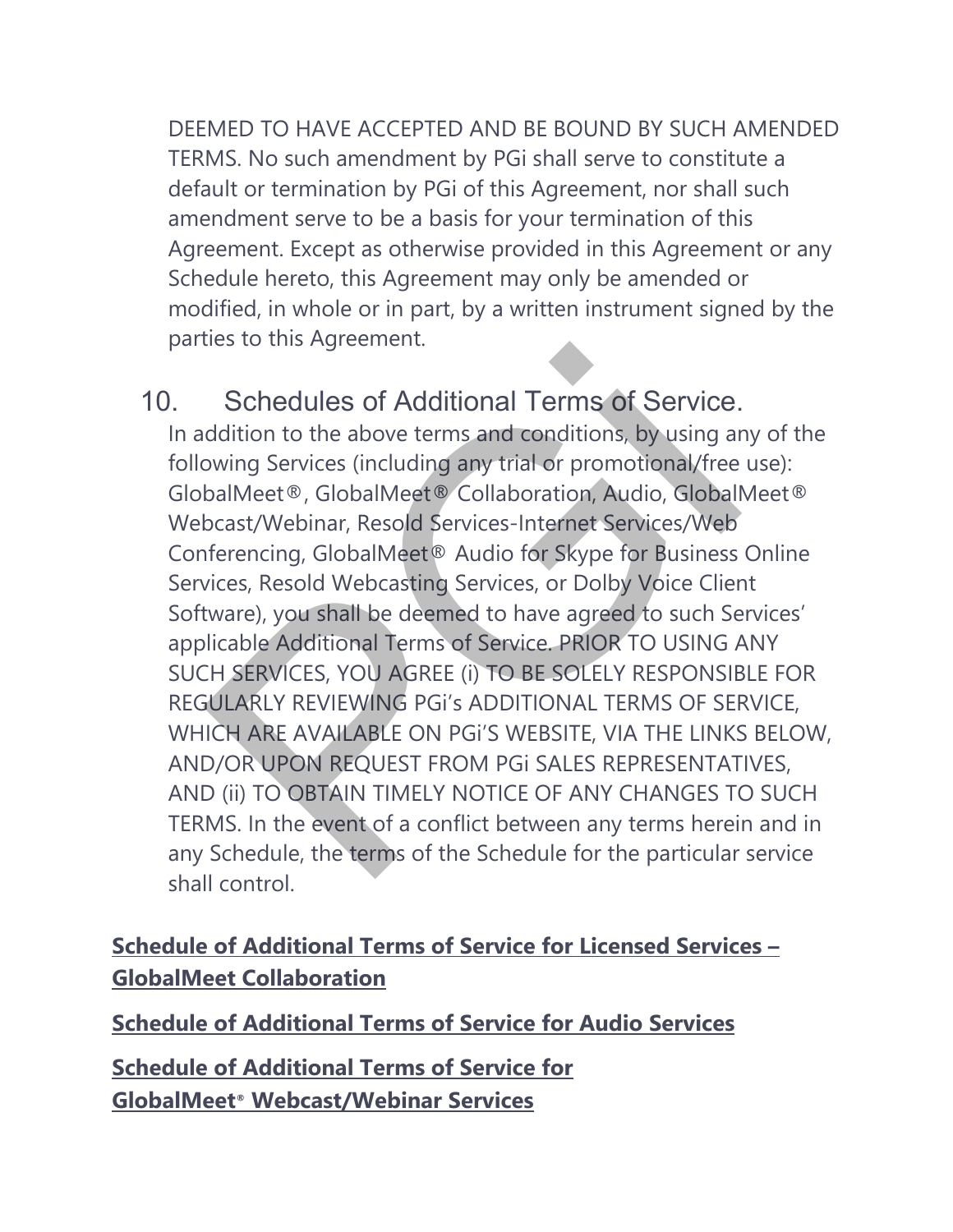**Schedule of Additional Terms of Service for [GlobalMeet](https://www.pgi.com/terms-of-service/globalmeet/) Audio for Skype for [Business](https://www.pgi.com/terms-of-service/globalmeet/) Online Services**

## **Schedule of [Additional](https://www.pgi.com/terms-of-service/globalmeet/) Terms of Service for Dolby - End-User License [Agreement](https://www.pgi.com/terms-of-service/globalmeet/) for Dolby Voice Client Software**

# 1. Services & Pricing Schedule Billing Footnotes:

## **For: GlobalMeet Webcast®, Virtual Events and Virtual Conference Venues**

Services will be billed in Canadian dollars, unless expressly stated otherwise by PGi or agreed upon by the parties in writing. **GlobalMeet Webcast Single Managed Event(s)** 100% of your Event commitment will be invoiced in the ensuing billing cycle (monthly interval) to your Agreement Effective date. Any future add-ons, ancillary charges or overages will be invoiced monthly. Payment is due upon receipt. Cancellation of an event will be invoiced at 25% of your event commitment. rvices & Pricing Schedule Billing Footnotes:<br> **Colonistical Example Schedule Example 1**<br> **Colonistic Schedule Example 1**<br> **Colonistic Schedule Schedule Schedule Schedule Schedule Schedule Example Prices**<br>
Franciscular Sche

**GlobalMeet Webcast Multi-Pack of Single Managed Events**– 100% of your Multi-Pack Events commitment will be invoiced in the ensuing billing cycle (monthly interval) to your Agreement Effective date. Any future add-ons, ancillary charges or overages will be invoiced monthly. Payment is due upon receipt.

**GlobalMeet Webcast Virtual Event Licenses** -Subscription fee(s) will be invoiced monthly or as an annual pre-pay. Any future addons, ancillary charges or overages will be invoiced monthly. (30-day payment terms)

**Virtual Conference Venue Licenses (6Connex)** – 100% of your License commitment will be invoiced in the ensuing billing cycle (monthly interval) giving access to the Venue(s) for the length of the term of this Agreement. Any future add-ons, ancillary charges or overages will be invoiced monthly. (30-day payment terms).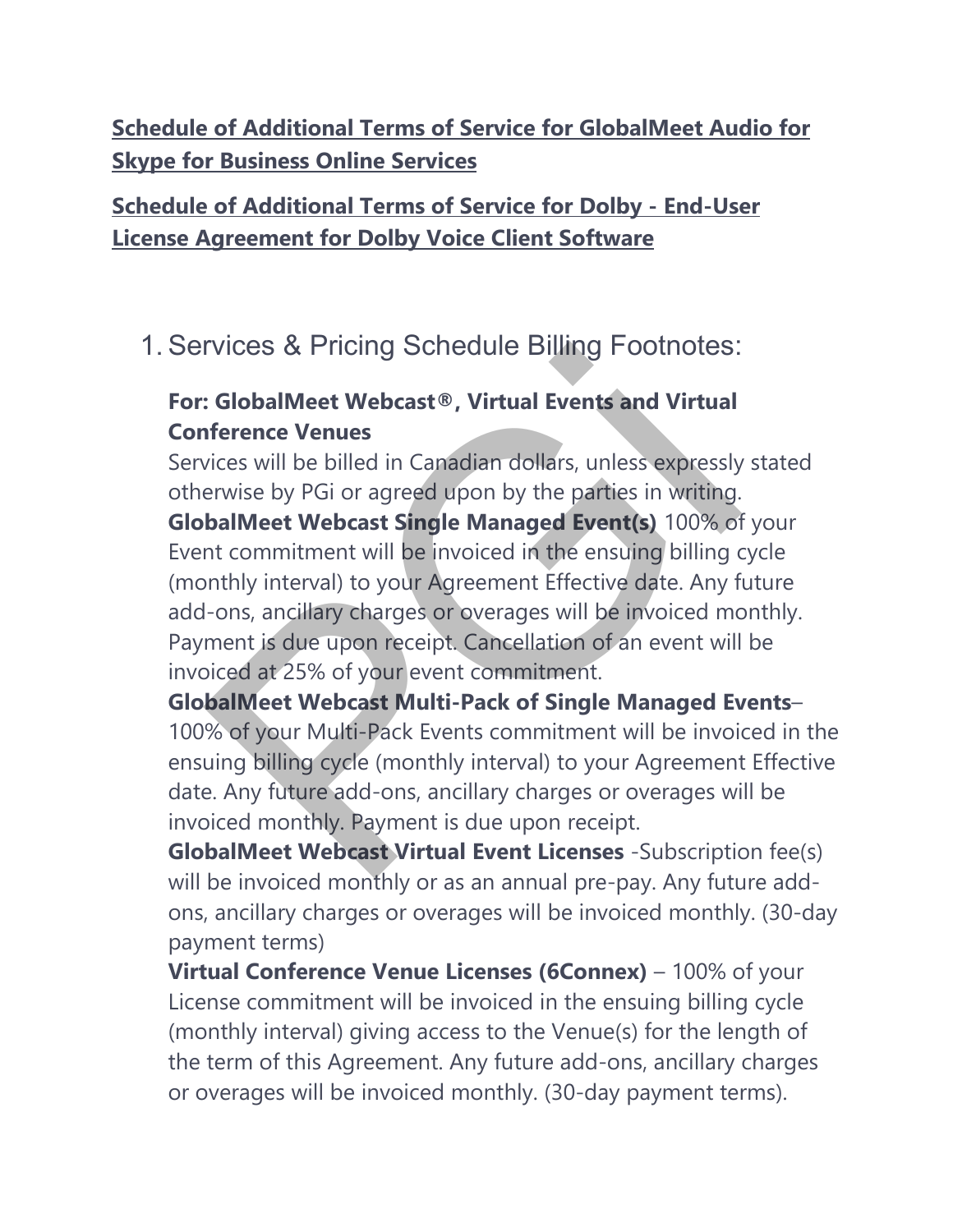**Excluded from the pricing:** All audio per minute rates, including dial-in and dial out to landline locations, all International Toll-Free, all International Toll-Free from Mobile, all International Toll-Free from Payphone and all moderator dial-out to mobile numbers, attended services and ancillary services. In the case whereby specific per minute audio rates or other fees have been agreed, those contained under the Services and Pricing Schedule shall apply, otherwise default rates outside of the subscription plan will be applicable. PGi is required by the United States Federal Communications Commission (FCC) to contribute to the Federal Universal Service Fund (FUSF), which subsidizes

telecommunications services, within the United States, in high cost and rural areas and services to low-income consumers, schools, libraries and rural health care providers. To recover the cost of its federal USF contributions, PGi assesses federal USF charges equal to the then-applicable quarterly contribution factor (as established by the FCC) times the portion of your invoice subject to federal USF charges. For certain Services, PGi may also be required by state regulations and/or state Public Utility Commissions to contribute to state funds similar in purpose or kind to the FUSF as well as additional required state regulatory fees. applicable. PGi is required by the United States Federal provides applicable. PGi is required by the United States Federal numunications Commission (FCC) to contribute to the F<br>versal Service Fund (FUSF), which subsidizes<br>

Paper Invoice: Customer will be charged for each full monthly detail paper invoice, unless and until Customer specifically elects to receive online bill detail pursuant to the PGi bill selection process.

#### **For: GlobalMeet Audio, GlobalMeet Collaboration, GlobalMeet Operator Assisted, GlobalMeet Webcast, GlobalMeet Webinar, GlobalMeet For Skype Online (GMSO), GlobalMeet for Skype Server (GMSS), PGi resold services i.e. Webex):**

Services will be billed in Canadian dollars, unless expressly stated otherwise by PGi or agreed upon by the parties in writing. Without limiting any other applicable fees and charges, Customer will be charged overage fees for minutes used that exceed allotted minutes available to Customer pursuant to specific service plans offered from PGi and agreed to by Customer. International rates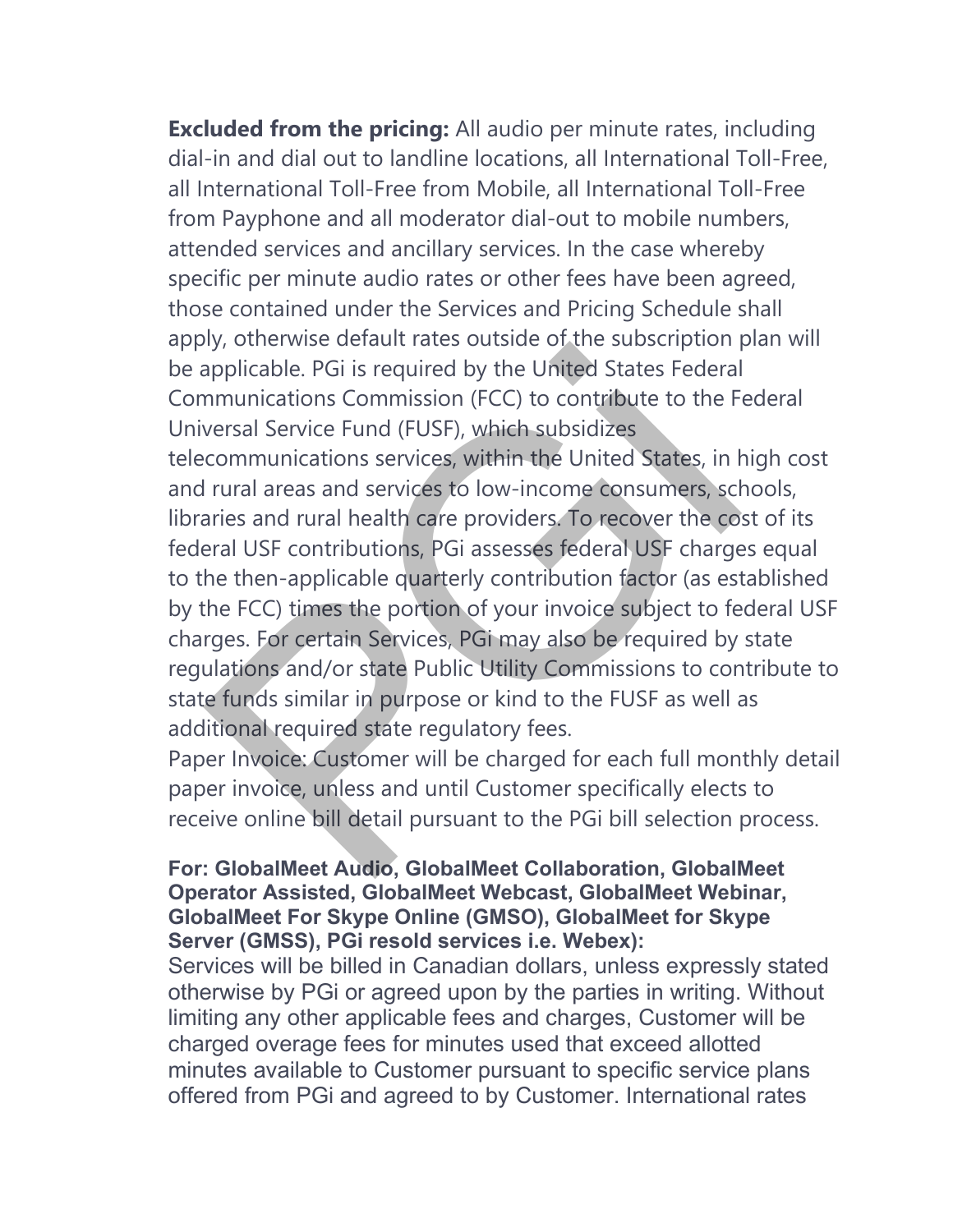and surcharges apply on a per minute basis for calls originating outside the non-contiguous United States and/or (y) all international dial-out calls. For GlobalMeet audio calls with less than three (3) participants, a minimum Connection Charge will apply. Call set-up and disconnect charges also apply to all inbound and outbound audio legs of all calls. PGi rounds completed audio calls to the next full minute on a per participant basis and rounds the price of the call to the nearest whole cent. A conference call minimum charge will be applied per conference call held. The call minimum charge does not apply to Licensed Services. Services that are not listed herein, including Enhanced Services such as set-up, cancellation, re-scheduling and unused port fees for Operator Assisted calls, are subject to PGi's Standard Charges, which are available upon request from Customer's PGi Sales Representative. PGi is required by the Federal Communications Commission (FCC) to contribute to the federal Universal Service Fund (FUSF), which subsidizes telecommunications services in high cost and rural areas and services to low income consumers, schools, libraries and rural health care providers. To recover the cost of its federal USF contributions, PGi assesses federal USF charges equal to the then-applicable quarterly contribution factor (as established by the FCC) times the portion of your invoice subject to federal USF charges. For certain Services, PGi may also be required by state regulations and/or state Public Utility Commissions to contribute to state funds similar in purpose or kind to the FUSF as well as additional required state regulatory fees. PGi assesses a 4.95% monthly Telecommunications Surcharge on audio services to recover its costs associated with regulatory requirements and compliance and other costs imposed by its underlying telecommunications carriers on PGi. USF charges apply to the Telecommunications Surcharge. Additionally, PGi imposes an 10.9% Service Fee on all pre-tax charges. PGi does not assess the service fee on GlobalMeet Webcast services. PGi will not provide advance notice of any change in the quarterly USF contribution factor, USF charges, the Telecommunications Surcharge or the Service Fee. USF charges, the Telecommunications Surcharge, and the Service Fee are neither taxes nor government-required charges. PGi applies a per minute imum charge does not apply to Licensed Services. Se<br>tare not listed herein, including Enhanced Services su<br>up, cancellation, re-scheduling and unused port fees f<br>erator Assisted calls, are subject to PGi's Standard Ch<br>ch a